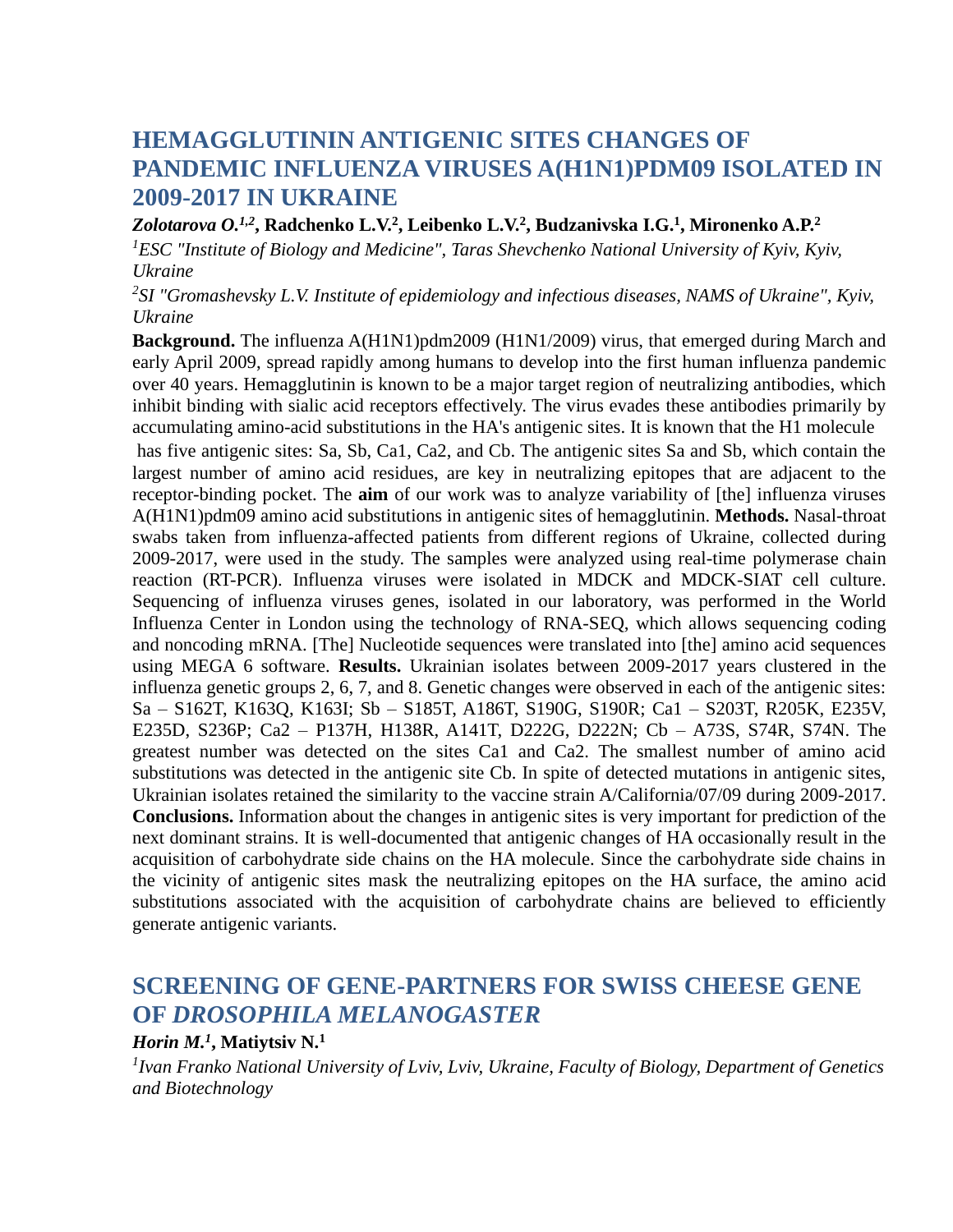**Background.** Swiss cheese (sws) is a *Drosophila melanogaster* ortholog of human Neuropathy target esterase (NTE or PLPLA6), a molecular target for the organophosphorus compound-induced delayed neuropathy (OPIDN). SWS is a transmembrane protein, loss of its function causes agedependent neurodegeneration, glial hyperwrapping, and neuronal apoptosis. As shown previously, the sws mutants have decreased lifespan. This phenotype is accelerated even further when animals are starved or fed with organophosphates. Our **aim** was to find genes-partners of sws in order to clarify in which cell the signaling SWS is involved and to understand better the cellular mechanism of SWS/NTE-dependent neuropathy formation. **Methods.** Based on in-silico predictions and theoretical searching we selected 25 candidate genes that can potentially interact with SWS. To verify their functional interactions with SWS in vivo, we analyzed heterozygous animals with a reduction by one copy of the candidate gene in the sws mutant background (sws1). We analyzed three sws–related phenotypes: sensitivity to starvation, viability after organophosphate Diazinon treatment and brain tissue degeneration. To verify the sensitivity to starvation, 4–6 day-old flies were collected and transferred to vials with [the] control solution (10% sucrose, 1% yeast extract) or only with water; during next 6 days we counted dead flies. After 24-hour exposition to 0.0015 mg/ml Diazinon[, the] flies were transferred to a standard food vial, and their survival during next 14 days was estimated using GraphPad Prism 6 (Graphpad Software Inc., La Jolla, CA, USA). Logrank test was used to estimate statistically significant difference. For brain tissue analysis we made paraffin sections of head from 20 day-old flies. Histological preparations were analyzed in UV light using a microscope Loboval-3 (Zeiss-Jena, Germany). **Results.** We tested if downregulation of a potential interactor would rescue or further accelerate the reduced lifespan phenotype under stress conditions. Currently, we have tested 11 out of 25 candidate genes. Our analysis showed that several genes: Dl (Delta), rl (rolled), ena (enabled), nes (nessy), Lar (Leukocyteantigen-related-like) and park show genetic interactions with sws. Interestingly, heterozygous flies for Dl, rl, nes, Lar and ena were resistant to both stress factors – Diazinon treatment and nutrition deprivation (starvation) and could partially rescue sws phenotype. Reduction of Dl, ena and rl in the sws mutants could also rescue severe brain neurodegeneration observed in [the] sws mutants. **Conclusions.** We found at least three genes-modulator of sws-phenotype, suggesting that reduced expression of these genes could play a neuroprotective role in toxicity- and stress induced neuropathies. At this time, the screening is going on.

# **NO ASSOCIATION BETWEEN RS1899663 HOTAIR SINGLE NUCLEOTIDE POLYMORPHISM AND BLADDER CANCER METASTASIS IN UKRAINIAN PATIENTS**

#### *Chumachenko Y.<sup>1</sup>* **, Roshchupkin A.A.<sup>1</sup> , Kolnoguz A.V.<sup>1</sup> , Volkohon A.D.<sup>1</sup> , Harbuzova V.Yu.<sup>1</sup>** *<sup>1</sup>Medical Institute of SSU*

**Background.** To date long non-coding RNAs (lncRNAs) are actively studied since their regulatory potential in different biological processes was established, particularly, in transcription, translation, imprinting, cellular differentiation and development. The lncRNA HOTAIR (HOX antisense intergenic RNA) epigenetically affects the activity of cells cycle genes and its overexpression correlates with enhanced proliferation. Therefore, HOTAIR could be involved in [the] oncological transformation process, for instance, bladder cancer (BC) development. The **aim** of the research was to study the association between rs1899663 HOTAIR single nucleotide polymorphism (SNP) and BC metastasis in Ukrainian patients. **Materials and methods.** Venous blood of 141 patients with BC (68 patients with metastasis and 73 subjects without metastatic foci) was collected for genotyping. Polymerase chain reaction-restriction fragment length polymorphism (PCR-RFLP) was carried out in Thermocycler GeneAmp PCR System 2700 (Thermo Fisher Scientific, USA) for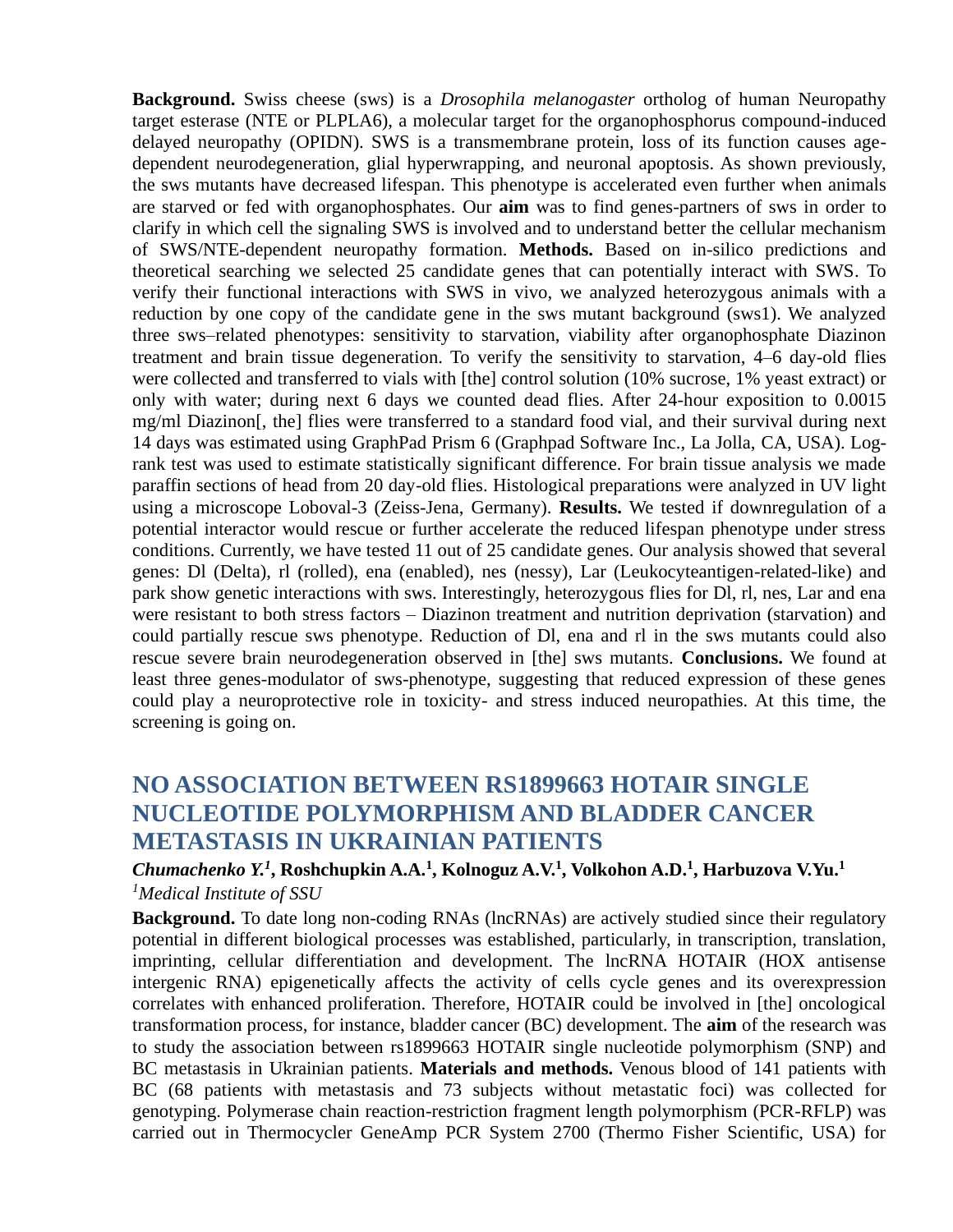rs1899663 HOTAIR allele's discrimination. The statistical processing of obtained results was done in the Statistical Package for Social Science software (SPSS, version 17.0, Chicago, IL, USA) and P < 0.05 was accepted as significant. **Results.** It was found the protective effect of TT-genotype against BC metastasis in both recessive (Pc =  $0.047$ ; ORc =  $0.334$ , 95% CI =  $0.113$ -0.986) and additive (Pc = 0.04; ORc = 0.301, 95% CI = 0.096-0.944) models of inheritance. However, after the adjustment for age, sex, smoking and alcohol consumption there was no significant association between rs1899663 HOTAIR genotypes and BC metastasis either in recessive (Pa =  $0.09$ ; ORa = 0.386, 95% CI = 0.129-1.159) or additive (Pa = 0.076; ORa = 0.348, 95% CI = 0.108-1.118) models. **Conclusions.** There is no association between rs1899663 HOTAIR SNP and metastatic potential of BC in Ukrainian patients.

# **IDENTIFICATION OF GENETIC MARKERS OF THE GENETIC VARIABILITY OF AVIAN INFLUENZA A SUBTYPES H1N1 AND H7N9. DETERMINATION OF PRIMERS FOR THE DIAGNOSTIC METHOD (LAMP METHOD)**

#### *Buriachenko S.<sup>1</sup>* **, Stegniy B. T. 1**

#### *<sup>1</sup>NSC Institute of Experimental and Clinical Veterinary Medicine of the NAAS of Ukraine*

**Background.** HA, NA, and NP genes are potential candidates as markers of genetic variability in avian influenza virus in birds, animals, and humans. **Aim.** The purpose of this study was to extract the potential of the HA, NA, and NP genes as markers of the polymorphism of avian influenza A viruses in domestic animals and humans with respect to the subtype H7N9 birds. **Methods.** The study used the MEGA6 and VectorNTI-11 Smith-Waterman algorithm nucleotide sequences of the hemaglutinin (HA), neurominidase (NA) and nucleoprotein (NP) genes taken from the virus database. A common region at the 3'-end of the segments was used to select the reverse primer sequences for amplifying the HA-NA and NP genes. To select direct primers, the multiple alignment of all the HA, NA, and NP gene sequences deposited in the ISD database (www.flu.lanl.gov) was performed. Then, the consensus sequences were formed for the HA and NA-ta NP genes; the common conservative areas (motifs) and selected sequences of direct primers were found for the first and second stages of amplification in compliance with the general principles; the primers were chosen. The following algorithm was used to select oligonucleotide markers capable of specifically detecting of a specific subtype of AIV: all HA, NA and NP sequences in the database were divided into groups according to certain variants of hemagglutinin (H1 and H7), neuraminidase (N1 and N9) and nucleoprotein (NP). 40 resulting groups were divided into subgroups according to the origin of the virus (isolated from humans, birds, etc.), which formed a consensus sequence. Then, the most conservative motifs, limited by the primers of the second amplification stage, of the genomic segment, were determined. When it was impossible to identify a rather conservative motive, phylogenetic analysis of the sequences was performed within the subgroup with its division into smaller subgroups. Then a consensus sequence was formed and a search for conservative areas was conducted. **Results.** A total of 3500 sequences of hemagglutinin, neuraminidase, and AIV nucleoproein segments were analyzed. The variable structural regions of the nucleotide sequences of genes were determined. In all genes, single nucleotide substitutions are acquired, and the most polymorphic loci are located at the 3 'and 5' ends of the sequences. The number of oligonucleotides selected to determine a specific variant of HA, NA and NP depended on the number of identified conservative regions in the amplified region and on the degree of variability within the region. Based on the analysis, the primers were selected (4 for each gene of two subtypes) for an isothermal loop amplification reaction of viral genes, the set was constructed consisting of 24 discriminating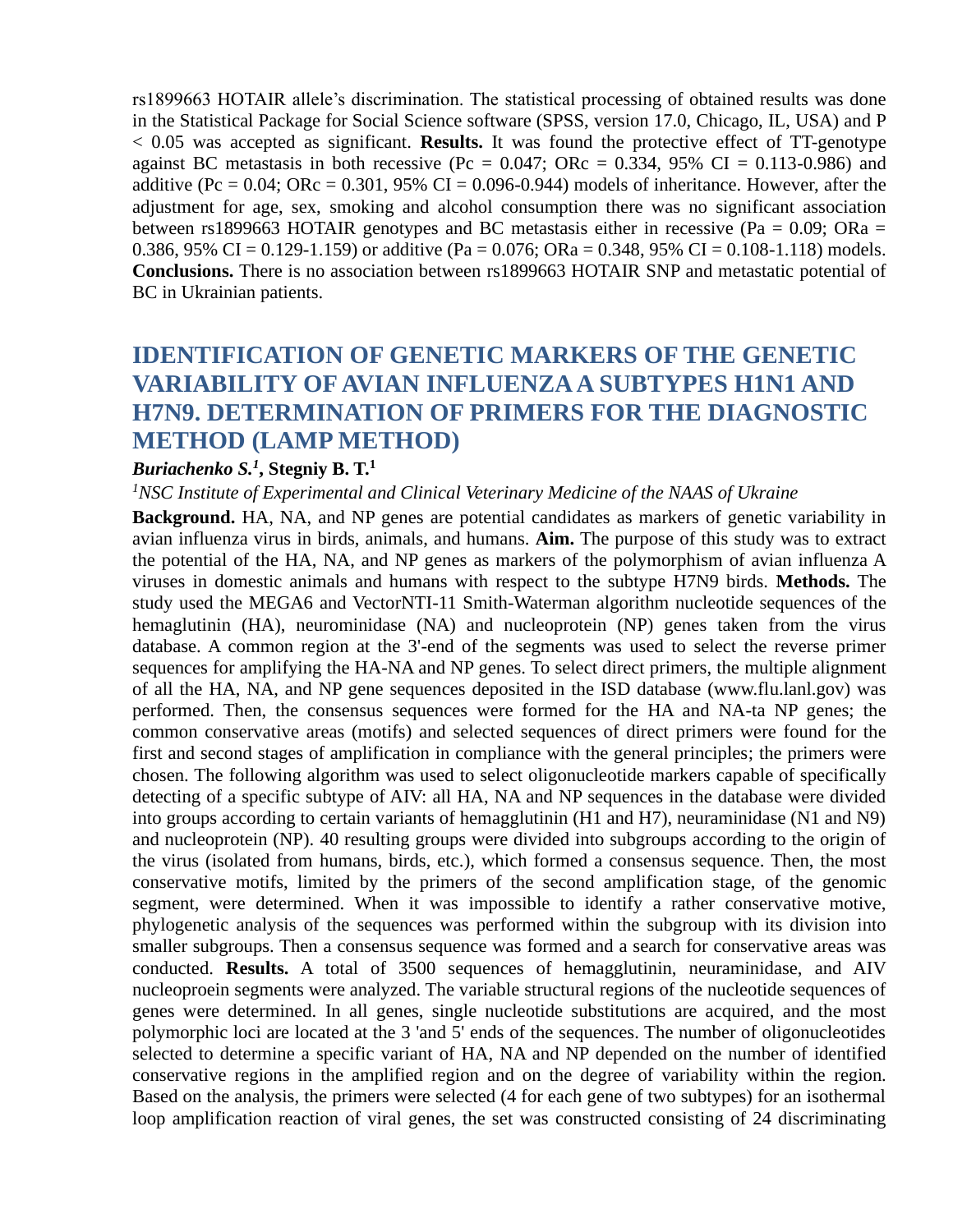oligonucleotides for specific analysis of AIV subtypes. **Conclusions.** The results of the analysis showed that the identification of RNA mutations and the most variable gene loci could be used for the genotyping of influenza A viruses.

### **SMARTPHONE-BASED SENSOR SYSTEM FOR HIGHLY-SELECTIVE DETECTION OF AFLATOXIN B1**

### *Yarynka D.<sup>1</sup>* **, Piletska E.V. <sup>2</sup> , Linnik R.P. <sup>3</sup> , Zaporozhets O.A.<sup>3</sup> , Brovko O.O. <sup>4</sup> , Piletsky S.A.<sup>2</sup> , El'skaya A.V.<sup>1</sup> , Sergeyeva T.A.<sup>1</sup>**

*1 Institute of Molecular Biology and Genetics, 150 Zabolotnogo str.,03143, Kyiv, Ukraine <sup>2</sup>University of Leicester, Chemistry Department, College of Science and Engineering, LE1 7RH Leicester, UK*

*<sup>3</sup>Taras Shevchenko National University of Kyiv, Department of Chemistry, 64/13 Volodymyrska Street, 01601, Kyiv, Ukraine*

*4 Institute of Macromolecular Chemistry, 48 Kharkivske Shosse, 02160, Kyiv, Ukraine*

**Aim.** Development of an easy-to-use smartphone-based fluorescent sensor system using molecularly imprinted polymer (MIP) membranes for rapid and accurate detection of widespread food mycotoxin – aflatoxin B1; optimisation of composition of the MIP membranes used as recognition elements of the sensor systems, and application of the sensor system for analysis of both model and real samples (food products and feeding stuff). **Methods.** The technique of molecular imprinting and method of in situ polymerization were used for molecularly imprinted polymer membranes synthesis. The MIP membranes were synthesized using nontoxic and non-fluorescent close structural analogue of aflatoxin B1 (ethyl-2-oxocyclopentanecarboxylate) as a dummy template. Triethyleneglycoldimethacrylate was used as a cross-linker. Compositions of MIP membranes were optimized using the method of computational modelling. **Results.** The quantitative detection of aflatoxin B1, selectively adsorbed by the MIP membranes, is based on its natural fluorescence. Sensor responses were registered after selective adsorption of mycotoxins by the nanostructured receptor sites in the MIP membranes' structure and generated by the UV-irradiation, which initiates natural fluorescence of the adsorbed mycotoxin. After 1 min excitation the images of the polymeric membranes samples were taken by Meizu U 10 smartphone camera and further were analysed using a commercially-available application for a smartphone Spotxel® Reader (Sicasys Software GmbH, Germany) for Android 6.0+. The smartphone application transforms the intensity of staining in arbitrary units and gives a possibility to get [real-time] dependencies of fluorescence intensity on toxin concentration in the sample within real time. Smartphone-based sensor systems using nanostructured MIP membranes were developed for detection of fungal mycotoxin - aflatoxin B1 in food products and feeding stuff. The MIP membranes with the optimized composition demonstrated significantly higher selectivity towards aflatoxin B1 than to its analogues (aflatoxin G2, ochratoxin A). Aflatoxin B1 can be detected within the range 15-500 ng/ml, detection limit 15 ng/ml corresponds to the maximum permissible concentrations in food and feedstuff. Storage stability of the proposed sensor systems was assessed during 1 year storage at room temperature. **Conclusions.** The smartphone-based sensor system provides highly-selective and sensitive detection of aflatoxin B1 in both model and real (maize and wheat flour) samples. The newly developed sensor system provides sensitive, precise, and inexpensive analytical method for aflatoxin B1 detection. In comparison with traditional methods of mycotoxins detection, the proposed smartphone-based sensor systems provide a convenient point-of-care approach in food safety testing and can be used in non-laboratory conditions. **Acknowledgement.** Financial support from National Academy of Sciences of Ukraine.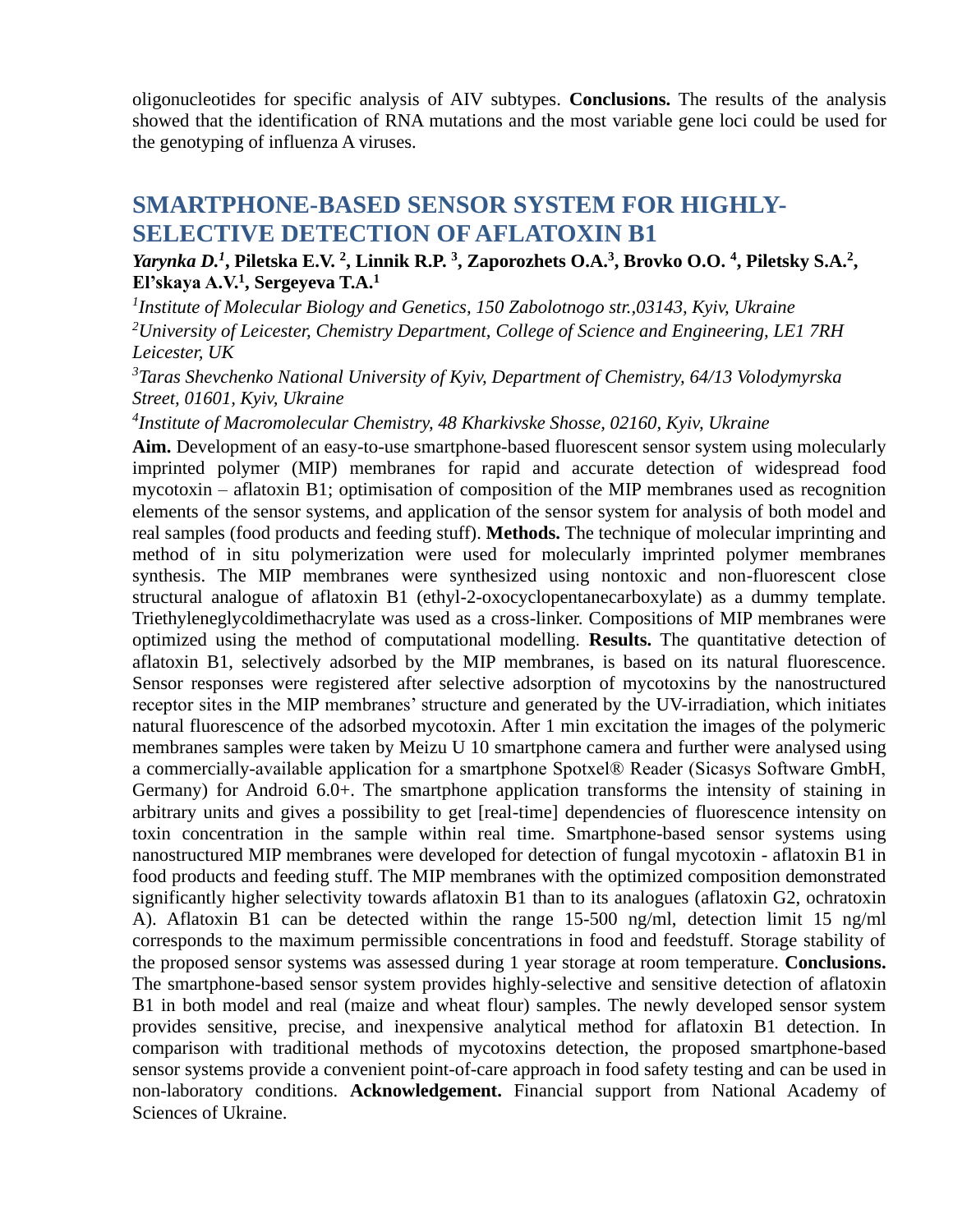### **THE EFFECT OF SCAFFOLD PROTEIN ITSN1 ON THE FUNCTIONING OF RNA-BINDING PROTEIN SAM68**

#### *Pankivskyi S.<sup>1</sup>* **, Senchenko N.V.<sup>1</sup> , Busko P.B.<sup>1</sup> , Hamon L. <sup>2</sup> , Pastre D.<sup>2</sup> , Rynditch A.V. <sup>1</sup>**

*1 Institute of Molecular Biology and Genetics NAS Ukraine, Kyiv, Ukraine <sup>2</sup>Université d'Evry-Val-d'Essonne, Evry, France*

**Background.** Evolutionary conserved scaffold protein ITSN1 involved in clathrin-mediated endocytosis and signaling was recently shown to undergo nuclear-cytoplasmic shuttling. Although ITSN1 was found to interact with RNA-binding protein SAM68, the functional role of the interaction is unknown. **Aim.** The **aim** of the work was to analyze the structural basis of the ITSN1- SSAM68 interaction and to examine the effect of ITSN1 on SAM68 functioning. **Methods.** For GST pull-down assay, ITSN1 SH3 domains fused to GST were used to precipitate endogenous SAM68 or GFP-fused truncated forms of SAM68 from HEK lysates. Western blot analysis with anti-SAM68 and anti-GFP antibodies was used to detect the proteins. For sedimentation assay, purified recombinant proteins GST-ITSN1SH3 and SAM68-His were incubated in binding buffer and centrifuged at low speed. The protein content in pellet and supernatant fractions was estimated by SDS-PAGE and Coomassie staining. For immunofluorescent microscopy, HeLa cells transiently transfected with GFP-ITSN1 were fixed and stained with anti-SAM68 and Alexa Fluor 594 conjugated antibodies. For ITSN1 knockdown, HeLa cells were infected with lentiviral particles encoding ITSN1-specific shRNA. The expression of SAM68-regulated transcripts was evaluated using quantitative real-time PCR. **Results.** Based on the results of GST pull-down assay, it was found that SAM68 interacted with ubiquitously expressed and neuron-specific isoforms of ITSN1 SH3A domain. The class II proline motif (PxxPxR) that interacts with the SH3A domain of ITSN1 is present in the N-terminal low complexity region of SAM68. Using expression constructs encoding truncated forms of SAM68, it was found that ITSN1 SH3 domains precipitated N-terminal fragment of SAM68 confirming that ITSN1 interacts with PPLPHR motif (38-44 aa) of SAM68. Next, it was shown that ITSN1 SH3 domains facilitated solubilization of SAM68 aggregates in vitro whereas the accumulation of overexpressed ITSN1 in HeLa cells nuclei abolish the formation of SAM68 nuclear bodies specific for some transformed cell lines. Finally, it was found that ITSN1 knockdown altered SAM68-mediated splicing events in HeLa cells, particularly significantly increasing the expression of the pro-oncogenic isoform of splicing factor ASF/SF2. **Conclusions.** The current work demonstrated that ITSN1-SAM68 interaction is mediated by the SH3A domain of ITSN1 and the Nterminal low-complexity region of SAM68. ITSN1 induces the dissociation of SAM68 aggregates in vitro and in vivo whereas ITSN1 knockdown in HeLa cells affects splicing events controlled by SAM68 suggesting the presence of a novel nucleus-cytoplasm signaling crosstalk.

# **EFFECT OF RESVERATROL TREATMENT ON MEIOTIC MATURATION OF OOCYTES, VIABILITY AND DNA INTEGRITY OF FOLLICULAR CELLS**

### *Sribna V.<sup>1</sup>* **, Stupchuk M.<sup>1</sup> , Kaleynykova O.<sup>1</sup>**

#### *<sup>1</sup> O.O.Bogomoletz Instytute of Physiology Kyiv, Ukraine*

**Background.** Premature ovarian failure (POF), which is an ovarian function disorder affecting women under 40 years of age, is actively studied. In accordance with contemporary concepts about the development of POF, the leading role is given to the deletion of autoimmune pathology. Until now, it is unclear whether the development of the autoimmune process is a primary cause of this disease or it is the result of chronic pathology. Glomerulonephritis, in particular glomerulonephritis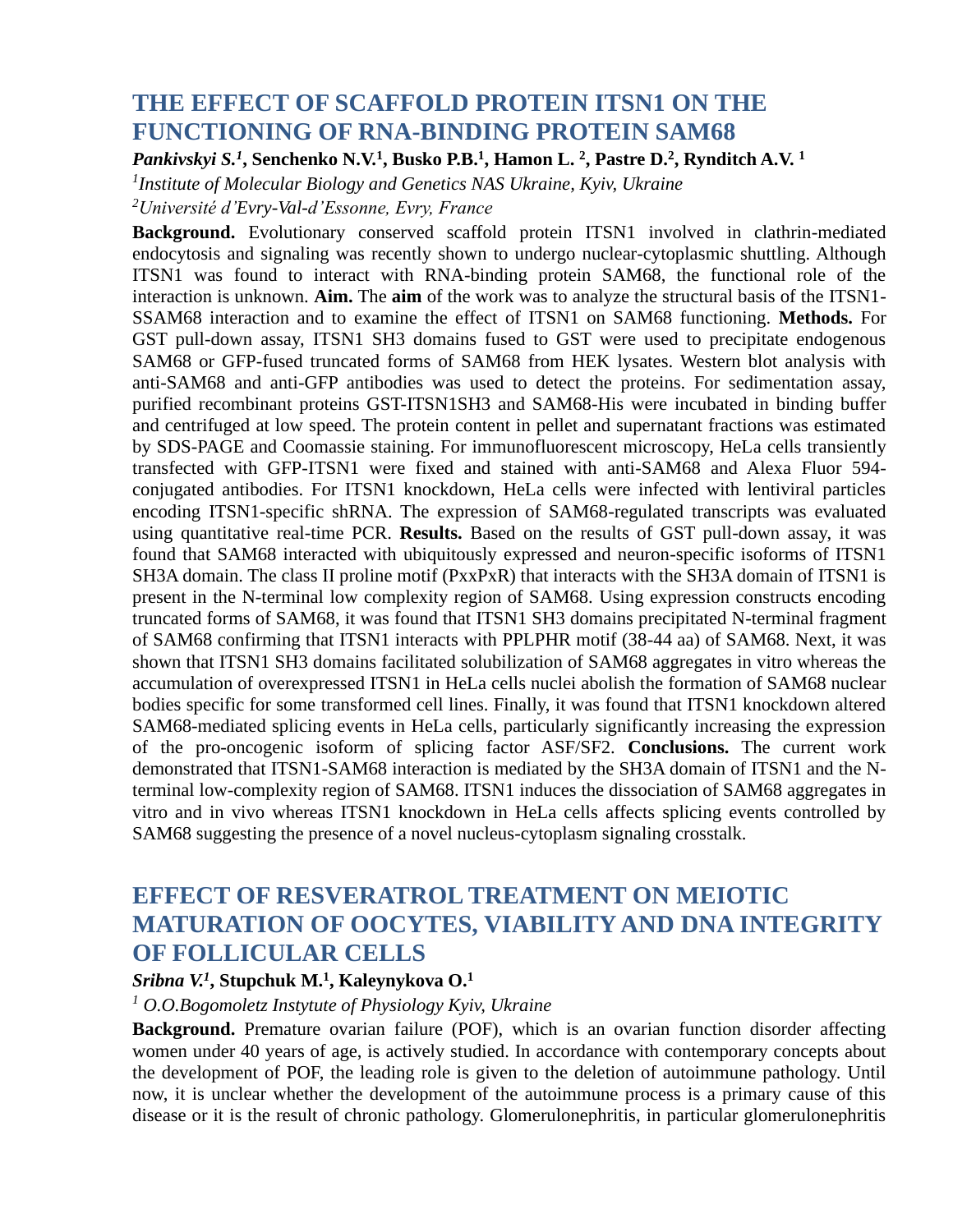of immune etiology, represents a serious problem for reproductive health of women. The reproductive function may be affected by both, the glomerular disease itself and glucocorticoid and cytostatic therapy. Among the known antioxidants, Resveratrol (RES) has received numerous approvals when used in various disease patterns, including oocytes. According to recent studies , the effect of RES on reproductive function in women under conditions of experimental glomerulonephritis has not been studied yet, which makes this research relevant today. The **aim** was to estimate under conditions of experimental glomerulonephritis the effect of Resveratrol treatment on oocyte passage of meiotic maturation stages - metaphase I and metaphase II, on the viability and integrity of DNA of cells of the follicular environment of oocytes as well as pre- and postimplantational embryonic mortality in mice. Experiments (two series) have been conducted on CBA/lac mice (coloring wool – agouti; genotype  $- +$ , H-2k): 64 females (10 weeks, 20-22 g) and 12 males (25 weeks, 25-27 g). Experimental glomerulonephritis in mice was achieved by immunization of white laboratory mice of the first generation with a kidney antigen suspension derived from a parent. Animal immunization was carried out at the rate of 10 mkL of suspension per 10 g of body weight according to the following scheme: 3 times intra-abdominal 1 time per day; re-immunization was carried out after 3 weeks with a single intra-abdominal treatment of the same dose. Resveratrol (R5010, Sigma-Aldrich, USA) was intra-peritoneal treatment 4 times: 1 time per day for 1 hour before immunization of animals with suspension of kidney antigen; as well as in 3 weeks once with the same dose (50 mg/kg, 0.3 mL). In this work we have found that under conditions of experimental glomerulonephritis the treatment of Resveratrol results in an increase in the percentage of oocytes that successfully undergo meiotic maturation, a decrease in the percentage of apoptotic and necrotic cells of the follicular environment of oocytes and a decrease of the post-implantation mortality rate of embryos in mice.

# **APPLICATION OF LIPOSOMES IN TREATMENT OF INFECTIONS CAUSED BY** *STAPHYLOCOCCUS AUREUS*

#### *Kosiv A.<sup>1</sup>* **, Karlash Yu.V.<sup>1</sup>**

#### *<sup>1</sup>National University of Food Technologies, Kyiv, Ukraine*

**Introduction.** A large number of antibiotics are devoid of the ability of cell membrane and bacterial biofilm penetration, and intracellular short time retention, which results in inadequate intracellular distribution and low intracellular concentration [1]. Currently, the most promising method of treating infections of methicillin-resistant *S. aureus* is the usage of nanoparticles as antibiotic carriers [2]. Here are some examples that show improvement of the antibacterial effect against *S. aureus* infections when nanoparticle systems are used: gentamicin with liposomes and poly(lactic-coglycolic acid); liposomal daptomycin, azithromycin and ceftazidime; enrofloxacin, vancomycin and tilmicosin with solid lipid nanoparticles [1]. The **aim** of the study. To create a targeted delivery system of chloramphenicol against *Staphylococcus aureus* infections. **Materials and methods.** Review of literature data, comparative analysis. **Results.** The studies used dimyristoylphosphatidylcholine (DMPC) and deoxycholic acid (DA) liposomes (with vesicle size of 132 and 239 nm, respectively). The results show that an inhibition zone about 2-fold higher was achieved by DA liposomes as compared to the free control (1.4 mm and 0.6 mm respectively); the local antimicrobial concentration of the drug that penetrates the skin also increases. DA liposomes had minimal toxicity toward keratinocytes and neutrophils, which indicates good biocompatibility. Liposomal chloramphenicol has enhanced antimicrobial properties, due to the expansion of surface area, the interaction between the liposome and bacterial membrane, and prolonged drug release. These liposomes have shown both extracellular and intracellular activity against *S. aureus* [2]. **Conclusions.** Liposomal chloramphenicol may be useful in treatment of infectious follicular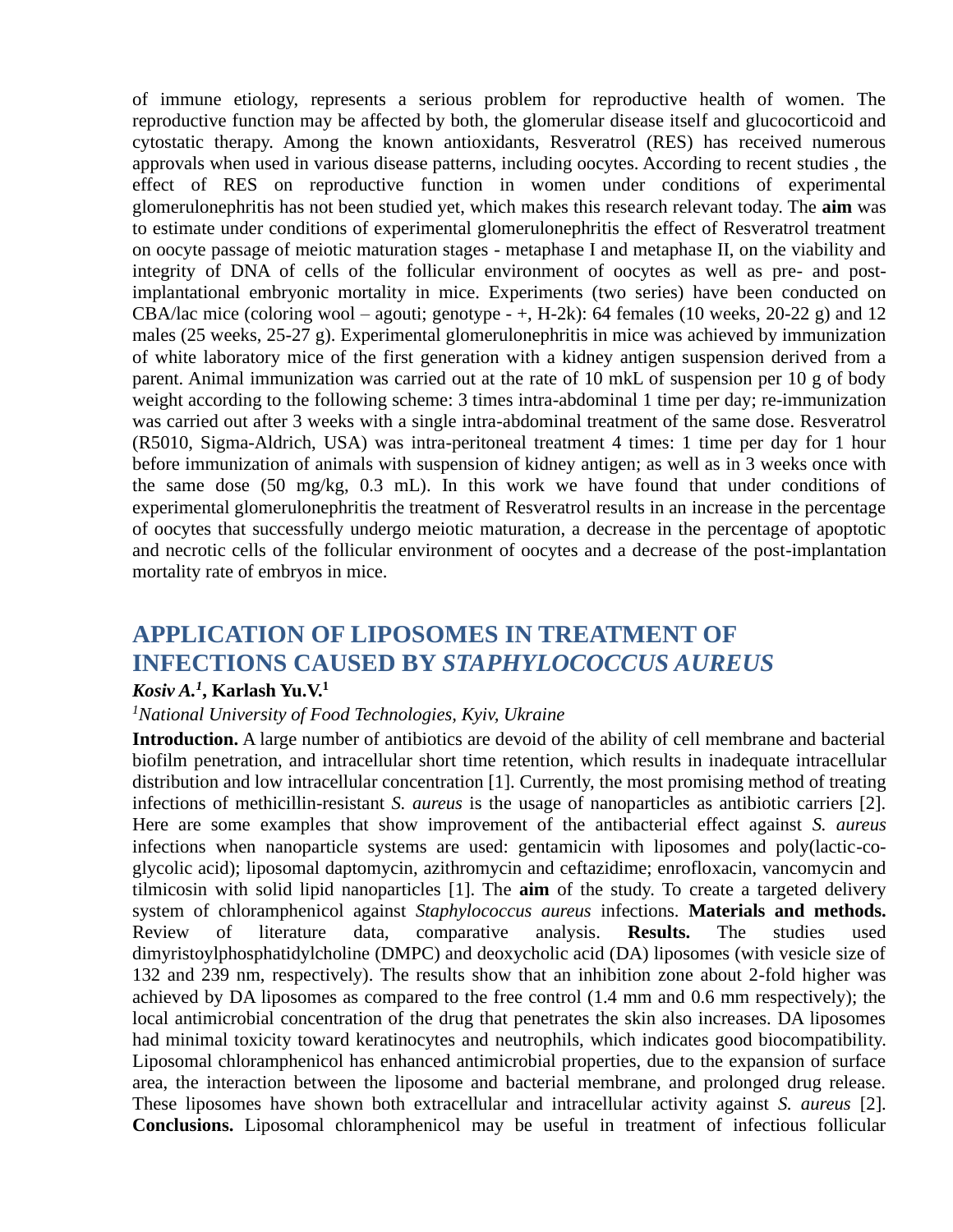diseases caused by *S. aureus*, and encapsulation of other types of antibiotics makes it possible to improve the effectiveness of treatment of other diseases. **References.** 1. Zhou K, Li C, Chen D, Pan Y, Tao Y, Qu W, Liu Z, Wang X, Xie S. A review on nanosystems as an effective approach against infections of *Staphylococcus aureus*. Int J Nanomedicine. 2018; 13:7333-7347. Published 2018 Nov 9. doi: 10.2147/IJN.S169935. 2. Hsu CY, Yang SC, Sung CT, Weng YH, Fang JY. Anti-MRSA malleable liposomes carrying chloramphenicol for ameliorating hair follicle targeting. Int J Nanomedicine. 2017; 12:8227-8238. Published 2017 Nov 10. doi: 10.2147/IJN.S147226.

### **IDENTIFICATION OF** *PSEUDOMONAS SYRINGAE***, ISOLATED FROM INFECTED LEAVES OF SUGAR BEETS** *Kukol K.<sup>1</sup>*

#### *1 Institute of Plant Physiology and Genetics NAS Ukraine, Kyiv, Ukraine*

**Background.** Sugar beets are affected by many pathogens that cause disruption of normal physiological functions, morphological and biological structure of plants, and it leads to their growing oppression. Phytopathogenic bacteria are able to cause diseases for the majority of cultivated and wild plant species. They cause different types of lesions - tumor, necrosis, wilting, spot, while lowering crop yield and worsening the quality of the obtained harvest. Leaf spot and stripe diseases are widespread among bacterial diseases of the leaf apparatus of sugar beet. **Aim.** That is why the purpose of our study was the isolation of pathogenic bacteria from sugar beet leaves with the characteristics of destruction, determination of their morphological and culturalbiochemical properties and their identification. **Methods.** To isolate the bacteria from the leaves, the bits that cover part of the affected and healthy tissue were cut, then rubbed in a mortar with water and used to sow on the surface of the potato agar. The bacteria were grown at 28 °C for 5 days. Morphological and biochemical characteristics of allocated isolates were determined using classical methods. Identification of allocated bacterial isolates was done by comparing their properties with collection strains and properties described in the Guide to bacterial determination. **Results.** The bacteriological analysis resulted in isolation and identification of various morphological types of bacteria isolates. A clear reaction of hypersensitivity on tobacco leaves was initiated by 7 isolates. The results of artificial inoculation of sugar beet plants in the field conditions showed that isolates cause the necrotic dark spot formation on the leaves, which gradually increases in size. Additionally, the tissues inside the spots get dry and fall out. It has been established that by such criteria as Gram staining, motility, cell shape, presence of fluorescent pigment, absence of oxidase, aerobic use of glucose, absence of nitrate reduction and the formation of indole and hydrogen sulfide, the identified strains are identical to *Pseudomonas syringae*. Based on these features, we determined that the investigated pathogenic bacteria are identical to *P. syringae*, as they produce levan, do not cause maceration of plant tissues. **Conclusions.** Вased on the morphological, cultural and biochemical [properties,] the isolated bacteria are identified as members of the *P. syringae* species, which initiate the infectious process once they are on the leaves of sugar beet, leading to appearance of dark necrotic spots. Its biological properties were determined and received results were compared with the data of other researchers who also had isolated and investigated this species. The symptoms of infections that we observed on the sugar beet are similar to the symptoms typical for the disease known as bacterial leaf spot of sugar beets.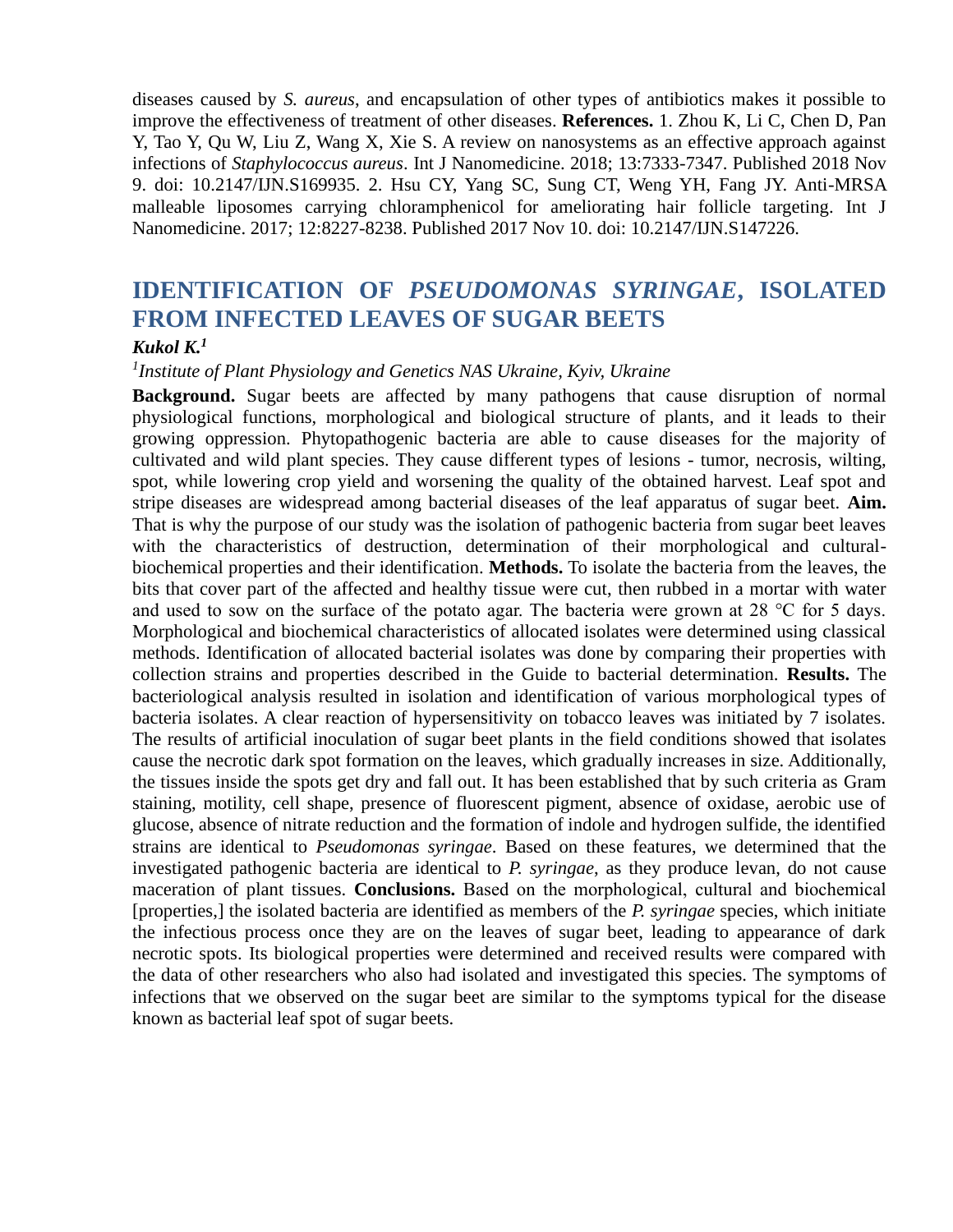## **EXPOSURE TO AN ORGANOPHOSPHATE TOCP** *DROSOPHILA MELANOGASTER* **FLIES WITH ALTERED ACTIVITY OF SWS AND ITS MICRORNAS GENES**

### *Tkachuk M.<sup>1</sup>* **, Matiytsiv N.P.<sup>1</sup>**

*1 Ivan Franko National University of Lviv*

**Background.** Some neuropathies are developed after exposure to toxic substances. One of the examples is organophosphate-induced delayed neuropathy (OPIDN), neurodegenerative syndrome results from [the] impact of some organophosphates (OPs) found in agricultural pesticides. Human Neuropathy Target Esterase(NTE), encoded by PNPLA6 is the primary target of the toxic OP compounds. The exact mechanism of PNPLA6 function in OPIDN remains unknown. The swiss cheese (sws) is Drosophila orthologue of NTE. The flies treated with the OP compound tri-orthocresyl phosphate (ToCP) show behavioral deficits and neurodegeneration. The Drosophila sws mutants are also characterized by progressive degeneration of adult nervous system, glial hyperwrapping and neuronal apoptosis. We used this genetic model to study the role of sws and its miRNAs in developing toxicity-induced neurodegeneration. **Methods.** We studied effects of an OP ToCP on adult *D.* melanogaster wild type Oregon R, flies with overexpression of the whole sequence of sws(UAS-sws), overexpression of miRNAs (UAS-miR-966 and UASmiR-281), involved in SWS regulation and flies with functional knockout(UAS-sws-RNAi) of this gene in glia(repo-Gal4) and in places of its expression(sws-Gal4) using the Gal4-UAS system. All fly stocks were maintained and raised under standard conditions at 25°C. The flies were collected after eclosion, kept on standard food for 5 days and then treated with 32 mg/ml ToCP solution for 24 hours. Flies were transferred to a standard food vial after treatment and the vials exchanged every 2 days. Dead flies were counted at 2 d, 7d and 14 d. Survival was analyzed using GraphPad Prism 6 (Graphpad Software Inc., La Jolla, CA, USA). Log-rank test was used to estimate statistically significant difference. **Results.** We revealed delayed toxic effect of 32mg/ml ToCP on adult wild type *D. melanogaster* flies ( $p = 0.001$ ). The results show that the flies with overexpression of the whole sequence of sws are sensitive to organophosphate as well as with functional knockout in glia  $(p = 0131$  and  $p=0.0001$  respectively). Flies with overexpression of both miRNAs (miR-966 and miR-281) in glia are also sensitive to  $ToCP(p=0.0325)$  and  $p=0.0020$  which shows the similarity to sws functional knockout. However, overexpression of miRNAs in places of sws expression leads to resistance to OP. **Conclusions.** Our data show perspective of Drosophila sws-depended neurodegenerative model for the ToCP influence study.

# **POLYMORPHISM OF THE 5S RDNA INTERGENIC SPACER IN** *A. MELLIFERA* **CARNICA AND** *A. M. MACEDONICA*

### *Roshka N.<sup>1</sup>* **, Cherevatov A.V.<sup>1</sup> , Volkov R.A.<sup>1</sup>**

*<sup>1</sup>Yuriy Fedkovych Chernivtsi National University*

**Background.** The genes encoding the ribosomal RNA (rDNA), in particular, 5S rDNA represent a convenient model for studying molecular evolution in eukaryotes. Taking into consideration that in insects this genomic region still remains insufficiently studied, the **aim** of our experiments was to analyze the molecular organization and polymorphism of 5S rDNA spacer region in different subspecies of honeybee. **Methods.** The bees used in our study were obtained from breading farms of Austria and Greece. Total DNA was extracted from the body of bee using CTAB. Amplification of 5S rDNA repeats was performed using polymerase chain reaction (PCR) with primers RV0803 and RV1406 that are complementary to the conservative region coding for 5S rRNA. Purified PCR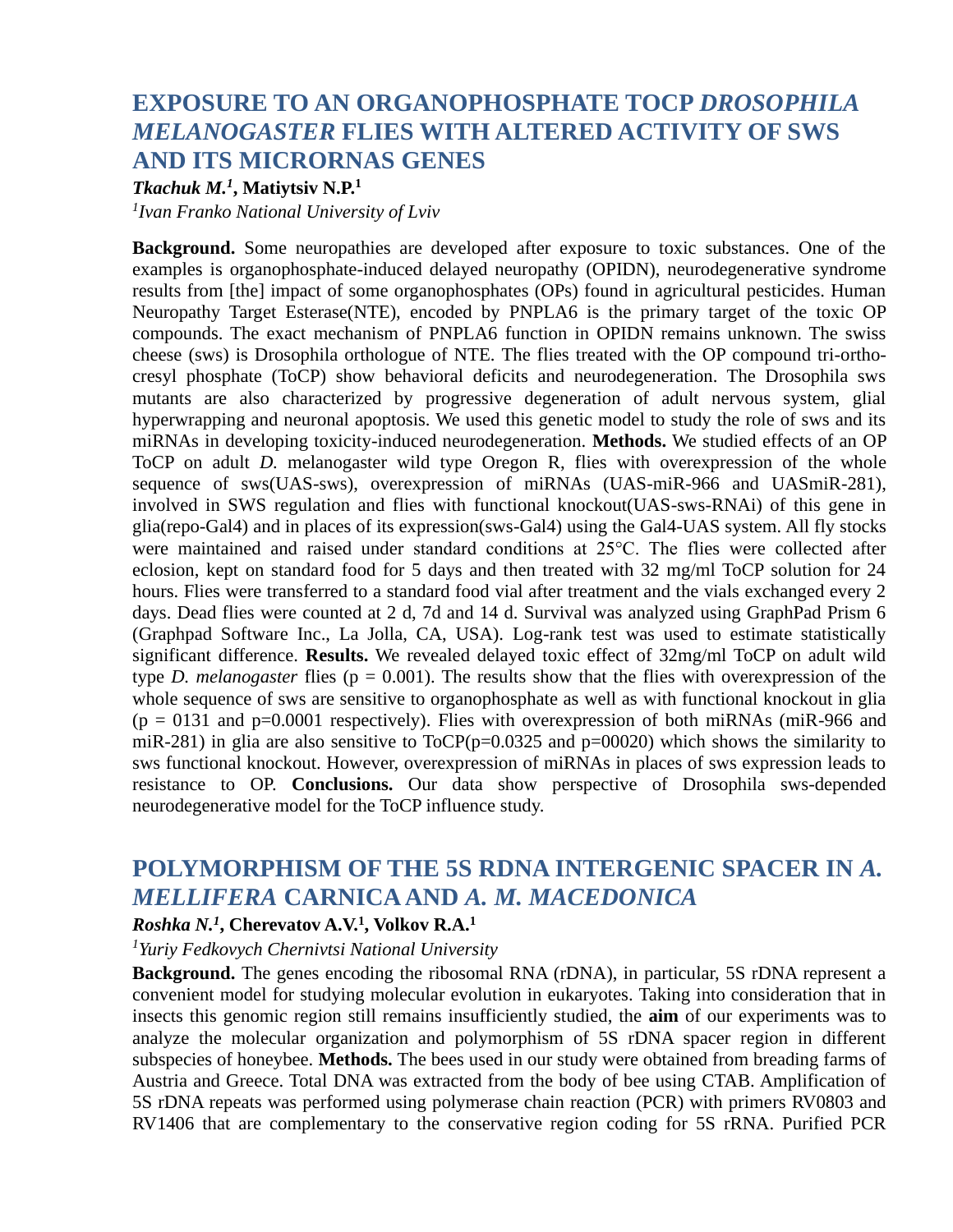products were cloned into the  $pGEM^{TM}$  -T vector (Promega  $TM$ ). The recombinant plasmids containing the 5S rDNA inserts were sequenced and analyzed using the Lasergene software package. **Results.** It was found that the sequence of the 5S rDNA coding region was identical for all analyzed clones. The length of the amplified portion of the coding region without primers was 80 bp, and it was identical to the 5S rDNA coding regions of honey bees available in GenBank database. In contrast to the coding region, the 5S rDNA intergenic spacer (IGS) of the analyzed clones demonstrated polymorphism in both structure and length. The obtained clones were compared to the sequences from the genome of *A. mellifera*, which is presented in GenBank. The analysis revealed several clusters of 5S rRNA genes, which are located on the chromosome 17. It was found that the IGS sequences of several *A. m. carnica* 5S rDNA clones, which were obtained in our experiments (e.g., SKL47#2 pl2 and SKL47#2 pl3) show a high similarity with the 5S rDNA clusters No 1 and No 4 detected in GenBank. At the same time, clone SKL47#2 pl4 demonstrate[s] a high similarity with the IGS characteristic for clusters No 2 and No 3, suggesting the presence of several variants of intergenic spacers in the genome of *A. m. carnica*. We also compared the rDNA clones obtained for subspecies *A. m. carnica* and *A. m. macedonica*. It was found that the IGS sequences of *A. m. macedonica* significantly differ from each other. The sequences comparison showed that the level of similarity between the IGS of both subspecies and that of GenBank ranged from 90 to 93%, except for the *A. m. macedonica* clone 1#pl5, which appeared to be identical to the IGS variants from GenBank cluster No 3. **Conclusions.** The analysis of the molecular organization of the IGS region showed that several variants of 5S rDNA are present in the genomes of honeybee subspecies, *A. m. carnica* and *A. m. macedonica*.

### **GENETIC RISK FACTORS OF SMOKING STATUS AND QUANTITY IN UKRAINIAN POPULATION**

#### *Borysovych Y.1,2* **, Murlanova E.V.1,3, , Zahorodnia O.O.<sup>2</sup> , Moseiko V.V.1,3, , Darvyshov N.R.<sup>2</sup> , Bashynska V.V.1,3,, Koliada A.K.1,3, , Vaiserman O.M. <sup>3</sup>**

*<sup>1</sup>Genetic Laboratory, Ltd. «Diagen», Kyiv, Ukraine*

*<sup>2</sup>Institute of High Technologies,Taras Shevchenko National University of Kyiv, Kyiv, Ukraine*

*<sup>3</sup>D. F. Chebotarev State Institute of Gerontology, Kyiv, Ukraine*

**Background.** Tobacco consumption is currently responsible for the death of about six million people across the world each year. The active substance for cigarette dependence is nicotine, a naturally occurring drug found in all forms of tobacco. Nicotine is as highly addictive as heroin and cocaine. According to the Ministry of Health of Ukraine and the Global Adult Tobacco Survey (GATS) in 2017, 20.1% of the Ukrainian population were daily smokers. The probability of initial use of nicotine and progression toward a pathologic pattern of use are influenced by interaction of genotype, gender, age, drug availability, parenting style, socioeconomic status, etc. The relative importance of these factors varies across the lifespan and at different stages of addiction. **Aim.** To identify SNPs in the genes associated with cigarette smoking and the heaviness for nicotine addiction among Ukrainian population. **Methods.** 171 volunteers (mean age  $32.6 \pm 9.6$  years) from Ukraine with no psychiatric diagnoses were enrolled in the study. All individuals gave the informed consent, collected buccal epithelium, filled in [the Cigarette Dependence Scale] CDS-5 questionnaire. We selected SNPs in the following genes: DNMT3B (rs910083), HTR2A (rs6313), CYP2A6 (rs4105144), COMT (rs4680), BDNF (rs6265), CHRNA5 (rs16969968), which had been implicated in nicotine dependence. Individuals with high CDS-5 score (present time or former smokers) were defined as cases and people with low values were defined as controls. CDS-5 score and its part describing heaviness of smoking based on the consumption of cigarettes per day (CPD) were used as continuous characteristics among all individuals. The carriage of individual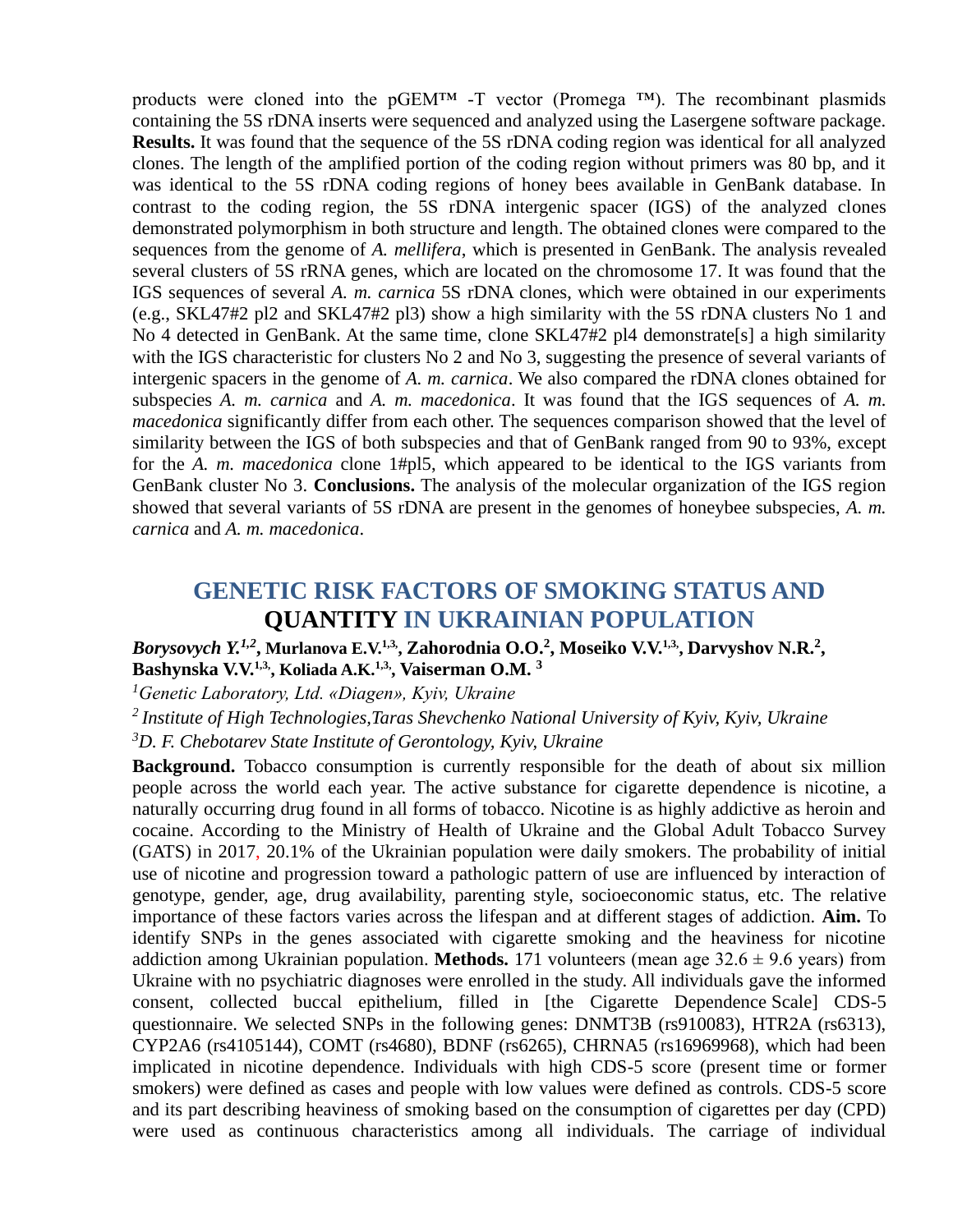alleles/genotypes and their combinations were compared in case/control samples using APSampler software, which is based on Bayesian MCMC method and provides validation by means of Fisher's exact test. We have built generalized linear regression models in R to analyze continuous phenotypes. Associations were considered significant when the p-values for them were less than 0.05 (for single associations) or less than 0.01 (for allelic combinations) **Results.** Genotype frequencies for all studied loci in the Ukrainian population are in Hardy-Weinberg equilibrium and correspond to frequencies in European populations. The allele *HTR2AС* carriage was associated with nicotine dependence ( $p = 0.011$ , OR [95% CI] = 2.28 [1.18 - 4.41]). In the generalized linear models *HTR2AC* allele was associated with heaviness of nicotine addiction (p= 0.046 for CPD and p=0.028 for CDS-5). **Conclusion**. We demonstrated the association of HTR2A rs6313 with smoking status and quantity. The obtained data indicate the relationship between serotonergic system and nicotine addiction.

# **A MULTI-LOCUS GENETIC ANALYSIS OF ALCOHOL DEPENDENCE IN UKRAINIAN POPULATION**

*Zahorodnia O.1,2* **, Murlanova E.V.1,4, , Borysovych Y.H.1,2, Moseiko V.V.1,4, , Osichanska D.P. <sup>3</sup> , Bashynska V.V.1,4,, Koliada A.K.1,4 ,Vaiserman O.M. <sup>4</sup>**

*<sup>1</sup>Genetic Laboratory, Ltd. «Diagen», Kyiv, Ukraine*

*2 Institute of High Technologies, Taras Schevchenko National University of Kyiv*

*<sup>3</sup>MedLux center of rehabilitation medicine, Kyiv, Ukraine*

*<sup>4</sup>D. F. Chebotarev State Institute of Gerontology, Kyiv, Ukraine)*

*2. State institution "Dmitry F. Chebotarev Institute of Gerontology of the National Academy of* 

*Medical Sciences of Ukraine", Kyiv, Ukraine 3. Diagen molecular genetic laboratory, Kyiv, Ukraine 4. MedLux center of rehabilitation medicine, Kyiv, Ukraine*

**Background.** Alcohol is a psychoactive substance that exerts a toxic and detrimental influence on brain and other body organs. It is a risk factor for many chronic diseases such as liver dysfunctions, cancers, ulcers and gastrointestinal problems. According to the statistics released by WHO and the Ministry of Health of Ukraine, a Ukrainian, over the age of 15, consumed in 2016 at average 8.6 liters of pure alcohol. It is generally acknowledged that genetics, environmental surroundings, cultural background, and other factors make the essential contribution to emergence of alcohol dependence. The combination of multiple genetic polymorphisms increases the risk for alcohol dependence. **The objective** of current study was to identify the associations of polymorphic variants of genes and their combinations with susceptibility to alcohol dependence in Ukrainian population. **Methods.** We recruited 300 volunteers resident in Ukraine (mean age 32.6±9.6 years). All individuals gave the informed consent to participate in the study and filled in the questionnaires including AUDIT-C and CAGE screening tests. We collected buccal epithelium of the volunteers, isolated and analyzed DNA for SNPs in the *GABRA2* (rs279858), *BDNF* (rs6265), *DRD2* (rs1800497), *OPRM1* (rs1799971), *DAT1*(rs28363170) genes and *ADH1B-ADH1C* (rs1789891) intergenic locus. [The] Individuals with F10 diagnosis ("Alcohol abuse ") were defined as cases (54 people) and those who acquired low AUDIT-C and CAGE values were defined as controls. Additionally, AUDIT-C was used to seek the association with amount of alcohol consumed. In case of binary phenotypes, we performed data analysis via APSampler algorithm using Monte Carlo Markov Chain method and Bayesian nonparametric statistics with the aim to find out the phenotypic association with alleles, genotypes and their combinations as well as to verify the statistical significance with Fisher's exact test. For assessment of continuous phenotypes, we constructed Multiple General Linear Regression models in R. The associations were considered significant when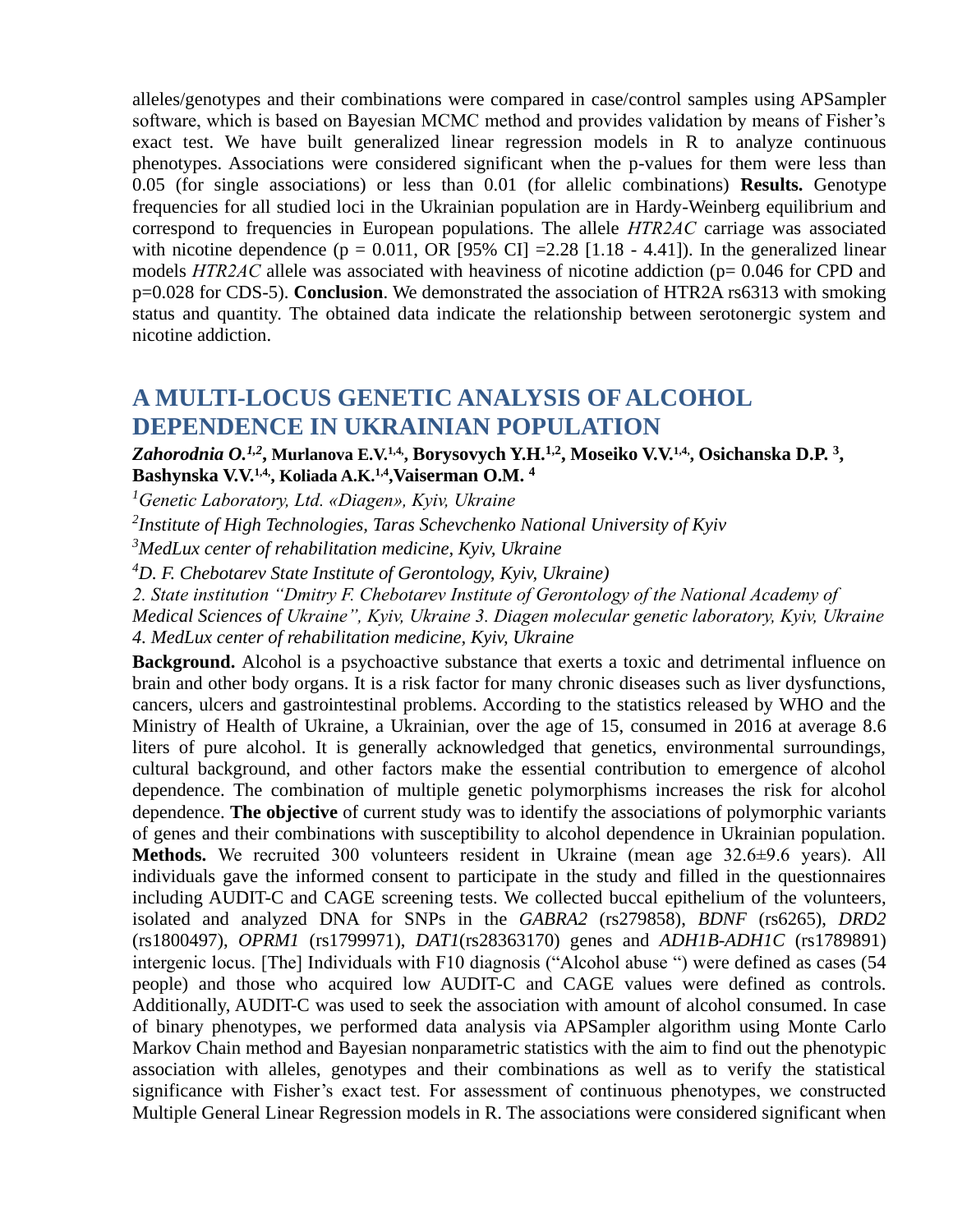the p-values for them were less than 0.05 (for single associations) or less than 0.01 (for allelic ones). **Results.** The alleles and genotypes of the studied genes have frequencies similar to other European populations and are in Hardy-Weinberg equilibrium. The carriage of allele A at *ADH1B-ADH1C* locus is associated with an increased risk of alcohol abuse ( $p=0.03$ , OR [95% CI] = 2.15 [1.04 -4.45]). Likewise, [a] combination of allele A of *ADH1B-ADH1C* and allele A of *GABRA2* gene (p = 0.002, OR [95% CI] =3.41[1.56-7.44]) is associated with alcohol dependence (at higher significance). No associations with the alcohol consumption level were identified, probably as a consequence of insufficient sample size. **Conclusions.** We have shown an association of SNPs in *ADH1B-ADH1C* and *GABRA2* loci with alcohol abuse in Ukrainians. The findings demonstrate polygenicity and gene-gene interactions in the alcohol dependence development. The results should be validated in a larger sample.

### **APPLICATION OF PSBA-TRNH IGS FOR DNA BARCODING IN GENUS** *LATHYRUS*

#### *Nigda A.<sup>1</sup>* **, Tynkevich Y.O.<sup>1</sup> , Volkov R.A.<sup>1</sup>**

### *<sup>1</sup>Yuriy Fedkovich Chernivtsi National University, Department of Molecular Genetics and Biotechnology*

**Background.** The psbA-trnH intergenic spacer (IGS) is one of the most commonly used in the molecular taxonomy and DNA-barcoding regions of the chloroplast genome. The advantages of this region are the possibility of direct sequencing of PCR products, a small size that facilitates PCR amplification and a moderately high nucleotide polymorphism, compared to other fragments of the cpDNA. However, the sequences of psbA-trnH for many plants are still absent in databases, which makes it difficult to identify them. This, in particular, concerns *Lathyrus* venetus (Mill.) Wohlf - the Red list species of the legume flora of Ukraine. **The aim** of current study was to amplify and sequence the IGS psbA-trnH of this species and to estimate the possibility of using it for DNA barcoding. **Methods.** PCR amplification was performed using the Maxima Hot Start PCR Master Mix (Thermo Scientific) polymerase. For the amplification, the primers complementary to the flanking IGS regions of psbA and trnH genes were used. The primers annealing temperature was 61 ° C. The obtained PCR products were sequenced and the nucleotide sequence was analyzed using bioinformatics methods. Finding the matches in the GenBank database was conducted using the Blast program. **Results.** The sequence of IGS psbA-trnH for *L. venetus* has the length of 241 bp. The search in the Genbank database showed that the sequence of IGS of *L. niger* L. is most closely related to *L. venetus* among the deposited sequences. The calculated percentage of similarity between IGS of these species was 98.7%. The vast majority of other *Lathyrus* species have a similar percentage of similarity to IGS of *L. venetus* in the range of 97.1 to 97.9%. In comparison to all the aforementioned species IGS psbA-trnH *L. venetus* has two oligonucleotide insertions and one polynucleotide deletion at the 3'-end. Unexpectedly, the same deletion was found to be characteristic for the IGS of the genus *Pisum* L. Also, several point nucleotide substitutions have been identified. In general, it is important for DNA-barcoding that the nucleotide sequence of IGS psbA-trnH allows a clear distinction between *L. venetus* and other species of *Lathyrus* genus. **Conclusions.** At the next stage of our study, there will be conducted a sequencing of IGS psbA-trnH for closely related to *L. venetus*, but more abundant species L. vernus (L.) Bernh., which often forms morphologically similar hybrids with *L. venetus*. This complicates the control of the latter. Also, in order to better identify the hybrid forms, we plan to pick up the DNA-barcode of nuclear localization and use them together.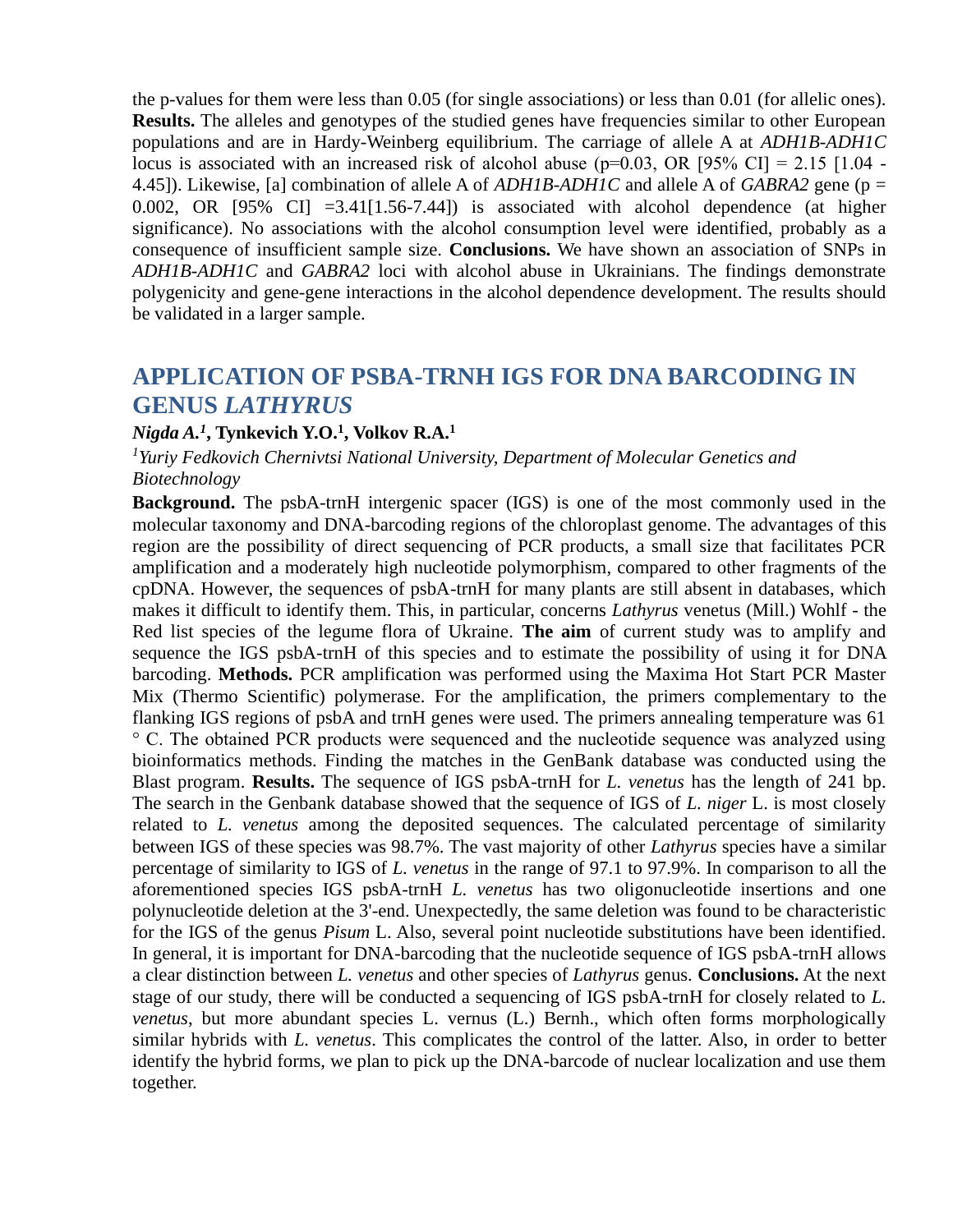## **INVESTIGATION OF QUERCETIN MOLECULE BY QUANTUM CHEMISTRY METHODS**

### *Protsenko I.<sup>1</sup>*

*<sup>1</sup>Department of Molecular Biotechnology and Bioinformatics, Institute of High Technologies, Taras Shevchenko National University of Kyiv, 2-h Akademika Hlushkova Avenue, 03022, Kyiv, Ukraine*

**Background.** Quercetin is a biologically active compound. It is widely used in medicine and pharmaceutics, in particular, for the prevention of cardiovascular diseases and some types of cancer [1]. Quercetin occurs in fruits such as apples, grapes, dark cherries and blueberries, and vegetables: onion, garlic, carrot, as well as in green tea and olive oil. Quercetin is also known as a good antioxidant [2]. **Aim.** In this paper, the author introduced a broad assumption about the use of quercetin. In particular, we can indicate that the presence of multifunctional bioactive compounds may owe to the formation of different conformations and strong intramolecular hydrogen bonds. **Methods.** Initial geometries of the quercetin molecule were fully optimized without any structural restrictions at the DFT B3LYP/6-311++G(d, p) theory level using Gaussian [3]. Taking 2 orientations for 5 hydroxyl groups along with 2 possible mutual orientations of hetero and modified phenyl rings one easily obtains a priori estimation of possible conformation number of 64. **Results.** The ab initio investigation has shown that the quercetin molecule can adopt any of 12 mirror symmetrical planar conformations. Electron energies were calculated at the MP2/6-311++G(d,p) theory level. To get a new conformation it is enough to change the torsion angles that contain hydroxyl groups and torsion angle between hetero and modified phenyl rings. To reveal intramolecular H-bonds in all the conformers, AIM method was used. To investigate the ways of quercetin molecule conformations [, the] interconversion suitable transition states were located by QST3 method. **Conclusions.** Comparing the data obtained for different conformations of the molecule quercetin, in a free state, can testify certain results: the value of energy corresponding to intramolecular H-bonds have the same order and are in a close range. Existence of strong intramolecular H-bonds in the quercetin molecule, the average energies of which are 3.46 – 5.82 kcal/mol, can, in particular, explain quercetin's biological multifunctionality.

[1] Abdur Rauf, Muhammad Imran, Imtiaz Ali Khan, Mujeeb‐ ur‐Rehman, Syed Amir Gilani, Zaffar Mehmood, Mohammad S. Mubarak, Anticancer potential of quercetin: A comprehensive review // Phytotherapy Research.  $-2018. -32(11) - 2109-2130$ . [2] Satyendra Singh Baghel, Nikhil Shrivastava, Rajendra Singh Baghel, Preeti Agrawal, Sarlesh Rajput, A review of quercetin: Antioxidant and anticancer properties // WORLD JOURNAL OF PHARMACY AND PHARMACEUTICAL SCIENCES. – 2012. – Volume 1, Issue 1 – 146-160. [3] Проценко І.О., Говорун Д.М. Конформаційні властивості молекули кверцетину: квантово-хімічне дослідження // Доповіді НАН України. – 2014. – №3 – 153–157.

### **CELL SELECTION OF WHEAT (***TRITICUM AESTIVUM L.***) FOR DROUGHT TOLERANCE**

#### *Pykalo S.<sup>1</sup>* **, Yurchenko T.V.<sup>1</sup> , Prokopik N.I.<sup>1</sup>**

*<sup>1</sup>The V.M. Remeslo Myronivka Institute of Wheat, NAAS of Ukraine*

**Background.** Wheat is the dominant crop in temperate countries being used for human food and livestock feed. Stress factors especially drought negatively affect the plant growth and development and cause a sharp decrease in the plant productivity. Using biotechnology and cell selection in particular is a promising direction in creating drought-tolerant wheat genotypes. **Aim.** To conduct cell selection of winter bread wheat for drought tolerance with application of selective system based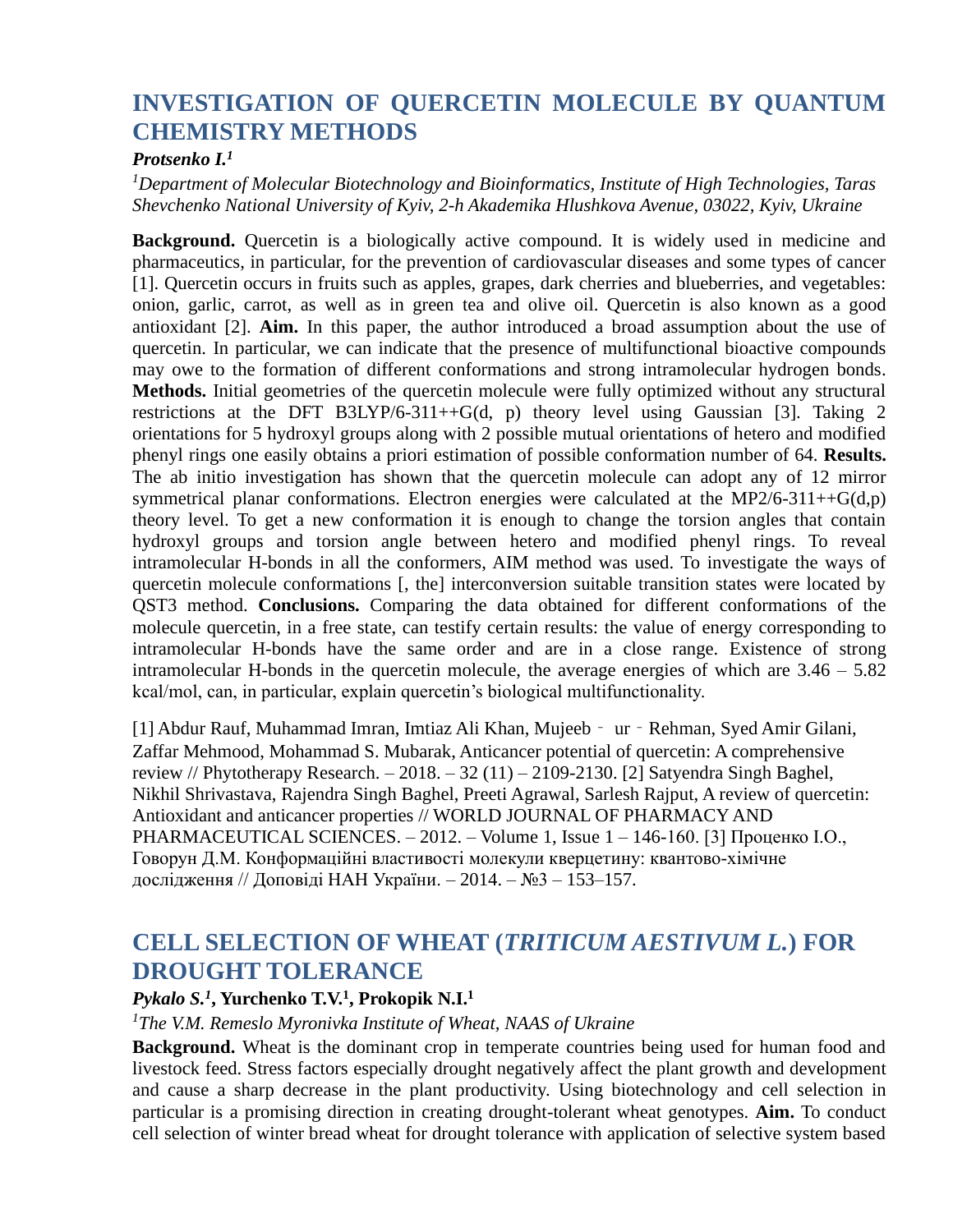on mannitol. **Methods.** Winter bread wheat genotype Erytrospermum 60068 was studied. Callus tissue was obtained from shoot apex explants of 3-day-old sterile seedlings. For callus induction[, the] MS medium supplemented with 2,4-D with a concentration of 2.0 mg/l was used. Mannitol at concentrations of 0.2, 0.4 and 0.6 M was used as a selective agent. Calli were planted in petri dishes (40 in each) in 5 replicates. In 3 weeks the calli were tested for proportion of live. To select tolerant cell lines both direct and gradual cell selection was carried out. Direct selection was carried out according to the scheme: 0.6 M mannitol (3 passages)  $\rightarrow$  MS basic medium (1 passage)  $\rightarrow$  0.6 M mannitol (2 passages)  $\rightarrow$  regeneration and rooting (2 passages). Gradual selection was carried out according to the scheme: 0.2 M mannitol (1 passage)  $\rightarrow$  0.4 M mannitol (1 passage)  $\rightarrow$  0.6 M mannitol (1 passage)  $\rightarrow$  MS basic medium (1 passage)  $\rightarrow$  0.6 M mannitol (2 passages)  $\rightarrow$ regeneration and rooting (2 passages). To induce morphogenesis the calli were transferred to MS medium supplemented with 1 mg/l BAP and 0.5 mg/l IAA. In 3 weeks they were transferred to a modified medium for rooting. Rooted plants were transferred to in vivo conditions to produce seed generation. The obtained experimental data were processed by statistical analysis methods. **Results.** It was found that under the direct selection on medium with 0.6 M mannitol, 9.5 % of resistant calli survived to the end of the 6th passage. Under gradual selection to the end of the 6th passage 11.0 % of living calli were fixed on the medium with 0.6 M mannitol. Thus, 2 callus lines that grew on selective media with 0.6 M mannitol were obtained. The frequency of shoot regeneration from the tolerant cell lines was 6.5-9.5 %. The formation of plant regenerants from calli took place through both gemmorhizogenesis and somatic embryogenesis. In general, 15 drought stress-tolerant somaclonal variants obtained by cell selection are a valuable breeding material. Plant regenerants from the resistant lines were induced and their rearing, rooting and transfer to in vivo conditions were optimized. **Conclusions.** A gradual in vitro selection was more effective, because more resistant callus forms were identified as a result of selection and more plant regenerants were obtained. The developed method of in vitro selection of wheat for drought tolerance can be used in further research as the elements of biotechnological and breeding programs.

# **SELECTIVE EXPRESSION OF THE P60-S6 KINASE 1 ISOFORM INDUCES AN EPITHELIAL-MESENCHYMAL TRANSITION IN BREAST CANCER CELLS MCF-7**

### *Zaiets I.<sup>1</sup>* **, Kosach V.R.<sup>1</sup> , Filonenko V.V.<sup>1</sup>**

#### *1 Institute of Molecular Biology and Genetics of NAS of Ukraine*

**Introduction.** Ribosomal protein S6 kinase 1 (S6K1) exerts its functions within a cell via the usage of various isoforms, including p60, p70 and p85. Aberrant S6K1 signaling was shown to be implicated in the development of breast cancer. Involvement of S6K1 in breast cancer has been studied in terms of function of the p70- and p85-S6K1 isoforms, but not p60-S6K1. To expand the notion about a role of the p60-S6K1 isoform in the breast cancer development we have recently generated [the] MCF-7 cells with differential expression of S6K1 isoforms, including p60+/p70- /p85- MCF-7 and p60-/p70-/p85- MCF-7. The MCF-7 cells with selective expression of p60-S6K1 isoform revealed significantly elevated rates of cell migration relative to the wild-type MCF-7 and p60-/p70-/p85- MCF-7 cells. An increased ability to invade the surrounding tissues and metastasize is a feature of highly aggressive breast cancers that is accompanied by epithelial-mesenchymal transition (EMT). **Aim.** To reveal a link between differential expression of S6K1 isoforms and the induction of EMT in the breast cancer cell line MCF-7. **Methods.** Fluorescent microscopy, immunofluorescence analysis, western blot, RT-qPCR. **Results.** The morphological analysis of the generated cell lines revealed that the p60+/p70-/p85- MCF-7 cells have an elongated fibroblast-like shape and lose their ability to form discrete patches in culture compared to both the p60-/p70-/p85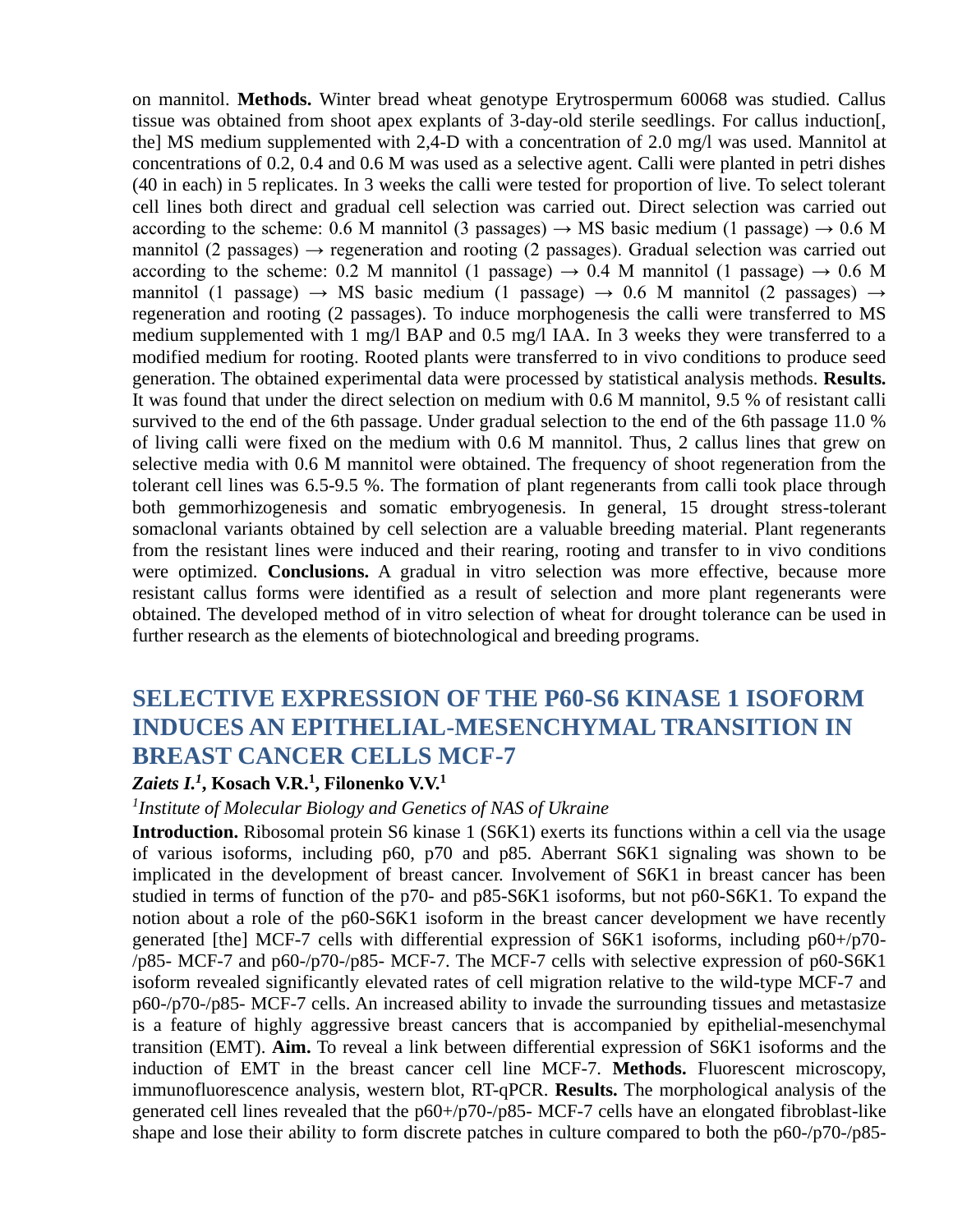MCF-7 and wild-type cells. The p60+/p70-/p85- MCF-7 cell line was found to express vimentin, a mesenchymal cell marker, as indicated by western blot and immunofluorescence analysis. In addition to up-regulated levels of vimentin, the qPCR analysis also revealed elevated levels of Ncadherin (mesenchymal marker) and down-regulated expression of E-cadherin (epithelial marker) in the cells with selective expression of p60-S6K1 demonstrating features of the mesenchymal-like phenotype of these cells. Meanwhile, p60-/p70-/p85- MCF-7 and wild-type MCF-7 showed the reverse expression levels of the indicated EMT marker genes. The results of qPCR also revealed the EMT transcription program switching in p60+/p70-/p85- MCF-7 since these cells have up-regulated expression of Twist1 and ZEB2 transcription factors which are critical for the initiation of the EMT program. These data imply that the p60+/p70-/p85- MCF-7 cells underwent EMT, whereas p60- /p70-/p85 MCF-7 retained an epithelial-like phenotype. **Conclusions.** Differential expression of S6K1 isoforms under the conditions of p70- and/or p85-S6K1 knockdown and retaining of p60- S6K1 expression initiates EMT in the breast cancer cells MCF-7. This observation indicates a possible role of the p60-S6K1 isoform in the induction of EMT, and this function of p60-S6K1 is likely to be suppressed by the expression of p70- and/or p85-S6K1 isoforms.

## **CURRENT STATE AND PROSPECTS OF BIOINFORMATICS DEVELOPMENT**

#### *Morozova O.<sup>1</sup>* **, Chovpan H. O.<sup>1</sup> , Batyuk L. V.<sup>1</sup>**

#### *<sup>1</sup>Kharkiv National Medical University*

**Background.** Bioinformatics is usually understood as usage of computer technology for solution of biological problems, such as studying the specific algorithms and methods for analyzing large amounts of data, working mainly with genomic and protein sequences. Main reasons for the development of bioinformatics as a science were factors such as the development of medical biology and the necessity to create arrays of data obtained by experimental methods of medical biology. The **aim** of the work is to analyze the state of bioinformatics as a branch of science and to identify the prospects for its development. The methods are the exploration of the problems and achievements of bioinformatics and the definition of promising directions for the development of science in future. **Results.** The current development of molecular biology requires the active using of effective data analysis methods and usage of modern information technologies. In connection with this, there was a need to solve such practical tasks as the necessarily for work with a large amount of data, complex calculations and special requirements for the performance of computer technology. Bioinformatics uses methods of applied mathematics, statistics, theory and history, computer science and heuristic methods. Basics of the research areas of bioinformatics are alignment of sequences of genomes, gene search, a collection of genomes, alignment of protein structures, anticipating the structure of proteins, prediction of gene expression and protein-protein interaction and reconstruction of the evolution process. A special place has the receipt of high-quality sequences of genomes with fragments of sequences obtained using traditional DNA sequencing methods and designing of accounting for the strong factors for DNA-microchip data. An important role in bioinformatics plays the visualization of research results, such as browser of genomes. The genome is a one-dimensional map that displays any nucleotide awareness. Information is usually structured into blocks which are superimposed on tracks. The most popular are the Integrated Genome and the Browser Integrative Genomic Viewer. Results The development of bioinformatics has allowed us to quickly and reliably decode the human genome. Due to the achievements of bioinformatics that were able to create an artificial bacterium, it was possible to cure some types of cancer. Considering the specifics of data processing operations in bioinformatics and their volume, it seems effective the solution to the wide application of parallel computing technology to significantly improve productivity in solving many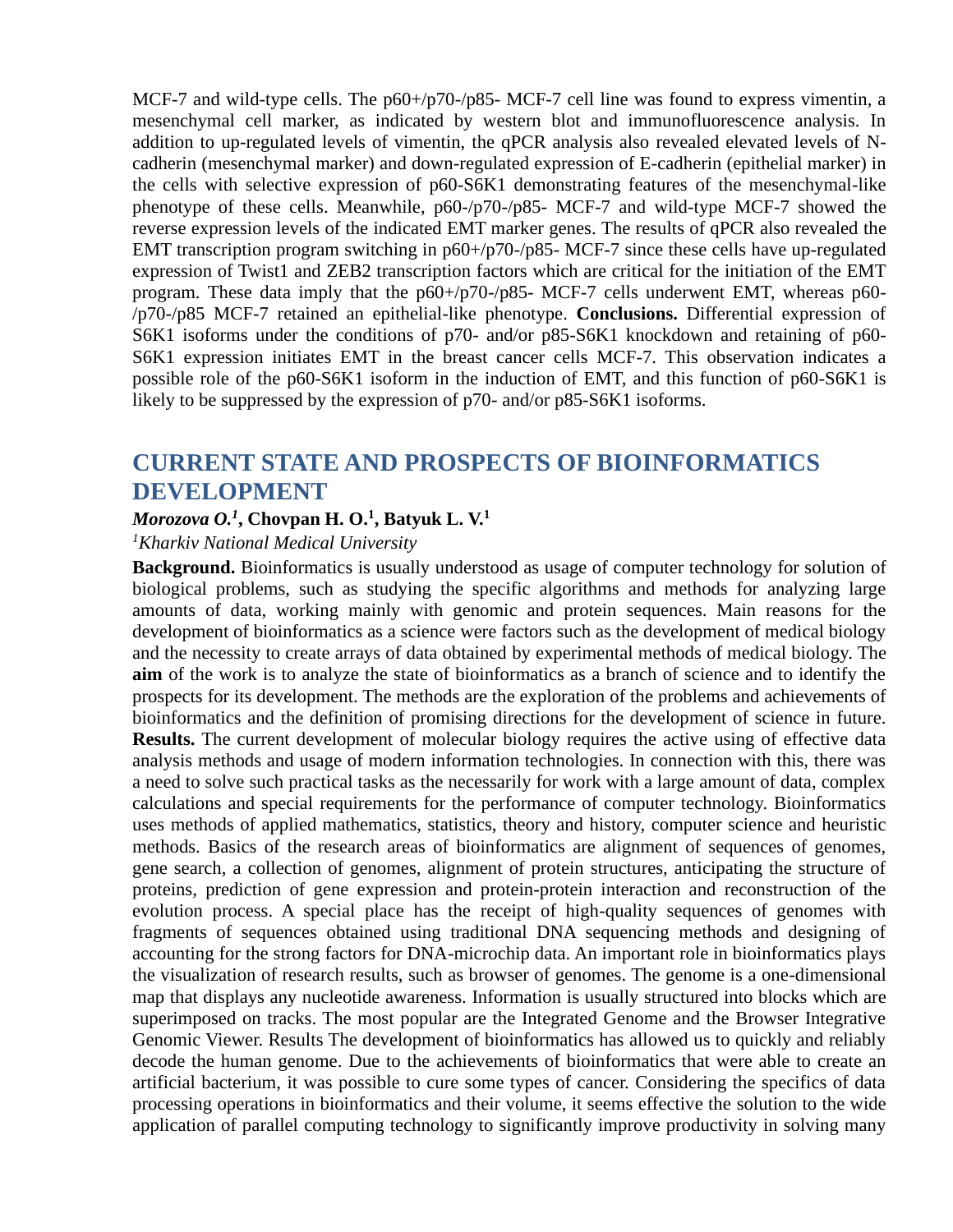problems, in particular genome alignment, their search and assembly, preservation, and the ability to visualize the results of the researchers.

## **DNA FRAGMENTATION OF CRYOPRESERVED HUMAN SPERM IN MEN WITH PATOSPERMIA**

#### *Hapon H.<sup>1</sup>* **, Yurchuk T.A.<sup>1</sup> , Pavlovich E.V.<sup>1</sup> , Petrushko M.P. <sup>2</sup>**

<sup>1</sup> Institute for Problems of Cryobiology and Cryomedicine of the National Academy of Sciences of *Ukraine* 

*2 Institute for Problems of Cryobiology and Cryomedicine of the National Academy of Sciences of Ukraine, Medical Center "ART - Clinic of Reproductive Medicine"*

Introduction. The level of sperm DNA integrity has an independent diagnostic and prognostic value for patients undergoing the infertility treatment using assisted reproductive technology (ART). According to WHO standards, the amount of sperm with damaged DNA should not exceed 30% in men with normozoospermia (WHO, 2010). An integral part of ART is spermatozoa cryopreservation which can lead to appearance of additional damages of DNA structure that cause not only a decrease of their fertilizing abilities, but also the abnormal development of the embryo derived from the in vitro fertilization. **Aim.** The aim was to study the influence of cryopreservation factors on the sperm DNA fragmentation level in the case of patospermia. **Methods.** The study included the data obtained during diagnostics of men, undergoing infertility treatment at the Medical Center "Clinic of Reproductive Medicine of ART" with their written informed consent. The research groups included ejaculatory spermatozoa obtained from men with oligoasthenoteratozoospermia (group 2) and testicular spermatozoa of men with obstructive azoospermia obtained by epididymis aspiration or extraction (group 3). The comparison group was spermatozoa of men with normozoospermia (group 1). Sperm cryopreservation was carried out by two-step method using 7% glycerol. The level of DNA fragmentation in sperm was determined using fluorescence microscopy and acridine orange staining. **Results.** It has been established that the number of spermatozoa with damaged DNA in ejaculatory spermatozoa was higher than in testicular ones. Thus, the level of DNA fragmentation in group 1 was  $(17.5 \pm 3.02)\%$ , in group 2  $(32.7 \pm 7.7)\%$  and in group 3 was  $(6.2 \pm 1.3)\%$ . After cryopreservation this indicator increased in all studied groups and amounted to  $(27.2 \pm 1.9)\%$ ,  $(41.6 \pm 1.6)\%$  $\pm$  5.7)% and (10.8  $\pm$  2.3)% for groups 1–3, respectively. **Conclusions.** The level of DNA fragmentation is higher in freshly isolated spermatozoa from oligoasthenoteratozoospermic men than in case of normozoospermia and obstructive azoospermia. Testicular sperm cells are characterized by a low level of DNA fragmentation. Cryopreservation causes an increase in the level of sperm DNA fragmentation regardless of the spermatogenesis state. The results of research should be confirmed during the infertility treatment by ART methods.

### **CULTIVATION OF NEWBORN RABBIT VIBRISSA DERMAL PAPILLA CELLS IN VITRO**

#### *Novikova O.<sup>1</sup>* **, Bozhok G.A.<sup>1</sup> , Bondarenko T.P.<sup>1</sup>**

#### *1 Institute for Problems of Cryobiology and Cryomedicine of the NAS of Ukraine*

**Background.** The dermal papilla (DP) formation is associated with a complex process of neural crest cells migration. DP contains pluripotent cells that support renewal of a hair follicle over a long period. The possibility of culturing DP cells of several species (mouse, rat, human, and sheep) was shown. **The aim** of our study was to demonstrate the possibility of culturing DP cells of rabbit vibrissae. **Methods.** Cell cultures were isolated from explants by the method of Sieber-Blum, 2004.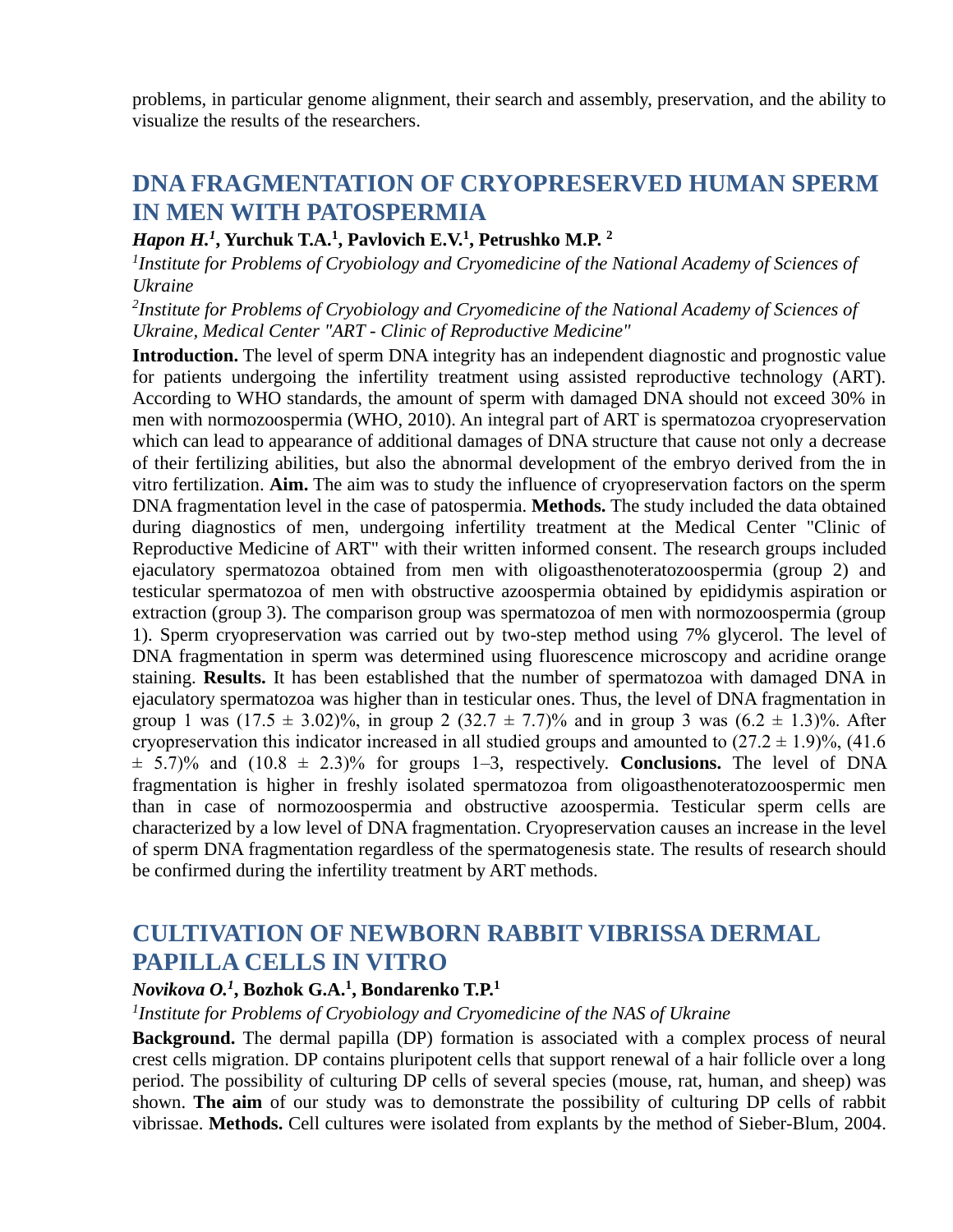The isolated DP were placed in 6-well culture plates (PAA, Austria) and passaged every 7 days. It was investigated the possibility of obtaining different types of culture, such as monolayer and 3D culture of multicellular spheroids (MSs). The monolayer was cultured in the medium DMEM/F12 with 10% PBS (Biovest, France). This type of culture has a high proliferative potential; the proliferation rate on day 3 is 9-12. However, it is believed that the 3D cell culture of multicellular spheroids is the form in which cells better retain their uncommitted state (Santana et al., 2012). To obtain MSs, we used Petri dishes with low-adhesion surface (PAA, Austria). The DMEM/F12 culture medium with addition of 2% [of] supplements (B27 or Neuromax (Pan Eco, RF) was used in this case. **Results.** The formation of MS was observed when using both growth supplements. The formation of spheroids occurred by aggregation of single floating cells. The clusters formation started in several hours after passaging, a day later they contained 10–15 cells and acquired a spherical shape. During culture, the MSs were compacted and reached [the] sizes of 100-150 nm in 14 days. It was found that the cells in MS preserved the ability to grow in a monolayer. MS was transferred to [the] culture medium supplemented with 10% FBS on days 10-14 of cultivation, after which the adhesion cells started to migrate onto the substrate. **Conclusions.** Thus, the possibility of culturing DP cells of the vibrissa rabbit *in vitro* was shown. It is possible to obtain both monolayer and MS culture using different growth factors. The possibility to use Neuromax for this type of culture as an alternative to the frequently used nutritional supplement B27 was also shown.

# **THE USAGE OF MESENCHYMAL STEM CELLS AND BIOCERAMICS IN BONE TISSUE BIOENGINEERING**

#### *Haluza Y.1,2***, Balatskyi V.V.<sup>1</sup> , Piven O.O.<sup>1</sup>**

*1 Institute of Molecular Biology and Genetics of the National Academy of Sciences of Ukraine <sup>2</sup>ESC "Institute of Biology and Medicine", Taras Shevchenko National University of Kyiv, Kyiv, Ukraine*

**Background.** The number of bone disorders increases all around the world annually, so the development of effective methods for the bone tissue reconstruction is required. A combination of modern achievements in cell engineering and materials science provides an opportunity to create bone implants with the biological characteristics that would ensure complete regeneration of injured bone tissue. The new generation grafts use bioactive ceramics as a scaffold, which is an analogue of human bone tissue, and osteogenic cells to form a bone matrix. Mesenchymal stem cells (MSCs) are perspective candidates for those kind cell-based therapies because of their regenerative characteristics and ability to differentiate into osteoblasts. We have focused on adipose tissuederived MSCs (ASCs) as they are easily accessible source of autologous osteogenic cells. **Our main goal** is to create promising methodological approaches for new generation of bone tissue graft creation. For this we have addressed to optimization of isolation of MSCs from adipose tissue, cocultivation them with bioactive ceramic and analysis of osteogenic differentiation under experiment conditions. **Methods.** We have used methods of cell biology and molecular genetics. MSCs isolation from rats adipose tissue. ASCs cultivation in osteogenic medium with bioactive ceramics granules: Biomin GTG-1 (consists of β-tricalcium phosphate and hydroxyapatite), Biomin T-500 (consists of β-tricalcium phosphate) at 37°C, 5% CO2. Metabolic activity of MSCs was determined by MTT test. Flow Cytometry (FACS) Analysis of expression of positive markers CD105, CD73, CD90 and negative CD34, CD 45, CD31, CD145, CD114 that are known to be expressed by ASCs. Quantitation of osteopontin, osteocalcin, main osteogenic markers, mRNA levels by real-time PCR. \*\*Results.\*\* In result of work we have optimized the methods ASCs isolation, FACS analysis confirm the presence of a common set of CD markers expressed in stromal cells from adipose tissue e.g. CD90, CD73 ( $>95\%$ ), CD105 ( $< 2\%$ ). MSCs are negative for hemaptopoietic cell markers: CD45, CD34 (<0.2%). Next, we have analyzed the biocapacity and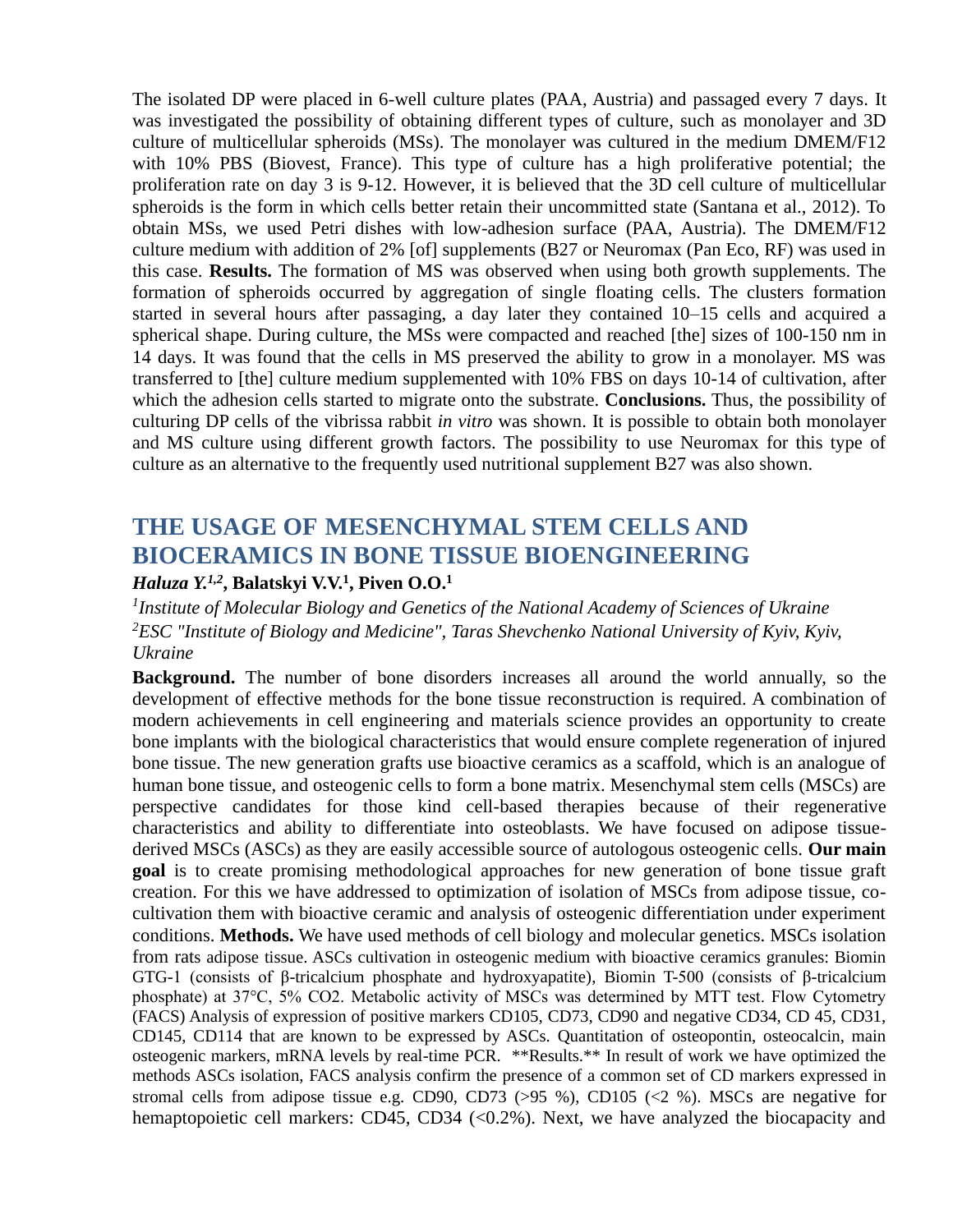influence of bioactive ceramics on cells proliferation: Biomin GTG-1, Biomin T-500. In result we have found that only GTG-1 and T-500 don't limit cells growth. After 3 weeks of osteogenic differentiation with bioactive ceramics, qRT-PCR revealed an upregulation of osteogenic markers osteopontin, osteocalcin for ASCs. **Conclusions.** So, ASCs demonstrate a high potential for their use in bone grafts engineering. Our results showed that bioactive ceramics enhance ASCs osteogenic differentiation, so "T-500", "GTG-1" can be used as a new biocompatible scaffold for bone regeneration.

# **HSA-MIR-30A-5P AND HSA-MIR-200C-3P EXPRESSION IN TUMOR AND PATIENT BLOOD PLASMA AS DIAGNOSTIC BIOMARKER OF CLEAR CELL RENAL CELL CARCINOMA**

#### *K. V. Onyshchenko<sup>1</sup> ,* **T.V. Voitsitskyi<sup>1</sup> , V. M. Grygorenko<sup>2</sup> , L. V. Pereta<sup>2</sup> , I. Ya. Skrypkina<sup>1</sup>**

*1 Institute of Molecular Biology and Genetics of the National Academy of Science of Ukraine, 150, Zabolotnogo Str., 03143, Kyiv, Ukraine*

*2 Institute of Urology, National Academy of Medical Sciences of Ukraine, 9-A, Yu. Kotsubinskogo Str., 04053, Kyiv, Ukraine*

**Background.** Clear cell renal cell carcinoma (ccRCC) is the most common subtype detected in 70- 80% of patients with renal cell carcinoma (Lopez-Beltran, 2006). However, due to complicated diagnostics, in 40-50% of patients ccRCC is found after the metastases generation (Shinmei, 2013). Hence, there is an urgent need to develop novel, more effective methods for the ccRCC diagnostics. Many studies have shown that miRNAs take part in several processes of tumorigenesis, involving proliferation, migration, invasion, and metastasis (Fendler, 2011), which suggests potential values of miRNAs as the disease biomarkers. As biomarker candidates two miRNAs were chosen: miR-200c-3p which is known to play crucial roles in epithelial-mesenchymal transition, cell invasion, proliferation, metastasis, and therapy resistance in several cancer types (Humphries, 2015, Mutlu, 2015), and miR-30a-5p, the cancerogenic role of which has been explored in various cancer types including ccRCC (Sun, 2019). **Aim.** Here we investigated the possibility to use the miR-200c-3p and miR-30a-5p expression level in blood plasma samples as a diagnostic biomarker. **Methods.** Tumor surgical specimens and control samples (non-malignant tissues) of kidney and blood plasma (taken before the surgery) were obtained from the Institute of Urology, NAMS of Ukraine. Total RNA from the tissues samples was isolated with TRI Reagent (Sigma, USA) and reverse transcribed by the High-Specificity miRNA 1st-Strand cDNA Synthesis Kit (Agilent Technologies, USA) for quantitative real-time PCR determination of the miR-200c-3p and miR-30a-5р expression. **Results.** By comparison of tumor to control samples we found 5-fold downregulation of miR-30a-5p and 5.8 fold of miR-200c-3p with AUC=0.879 and AUC=0.865 respectively. Interestingly, [the] miR-200c-3p expression level in blood plasma was 7.9-fold lower than in tumor and 8.7-fold lower than in plasma of healthy donors. [The] miR-30а-5p expression level in blood plasma was 9.8-fold lower than in RCC tissues and 6.4- fold lower than the plasma levels of healthy donors. AUC of miR-30а-5p and miR-200c-3p in the blood plasma of the patients compared to controls was 0.969 and 0.973 indicating a highly significant diagnostic potential of this microRNA. **Conclusions.** Based on these results, we consider miR-30a-5p and miR-200c-3p as a promising marker of ccRCC early diagnostics.

Acknowledgment. The research was supported by the grant of the National Academy of Sciences of Ukraine, competition project 115U002951.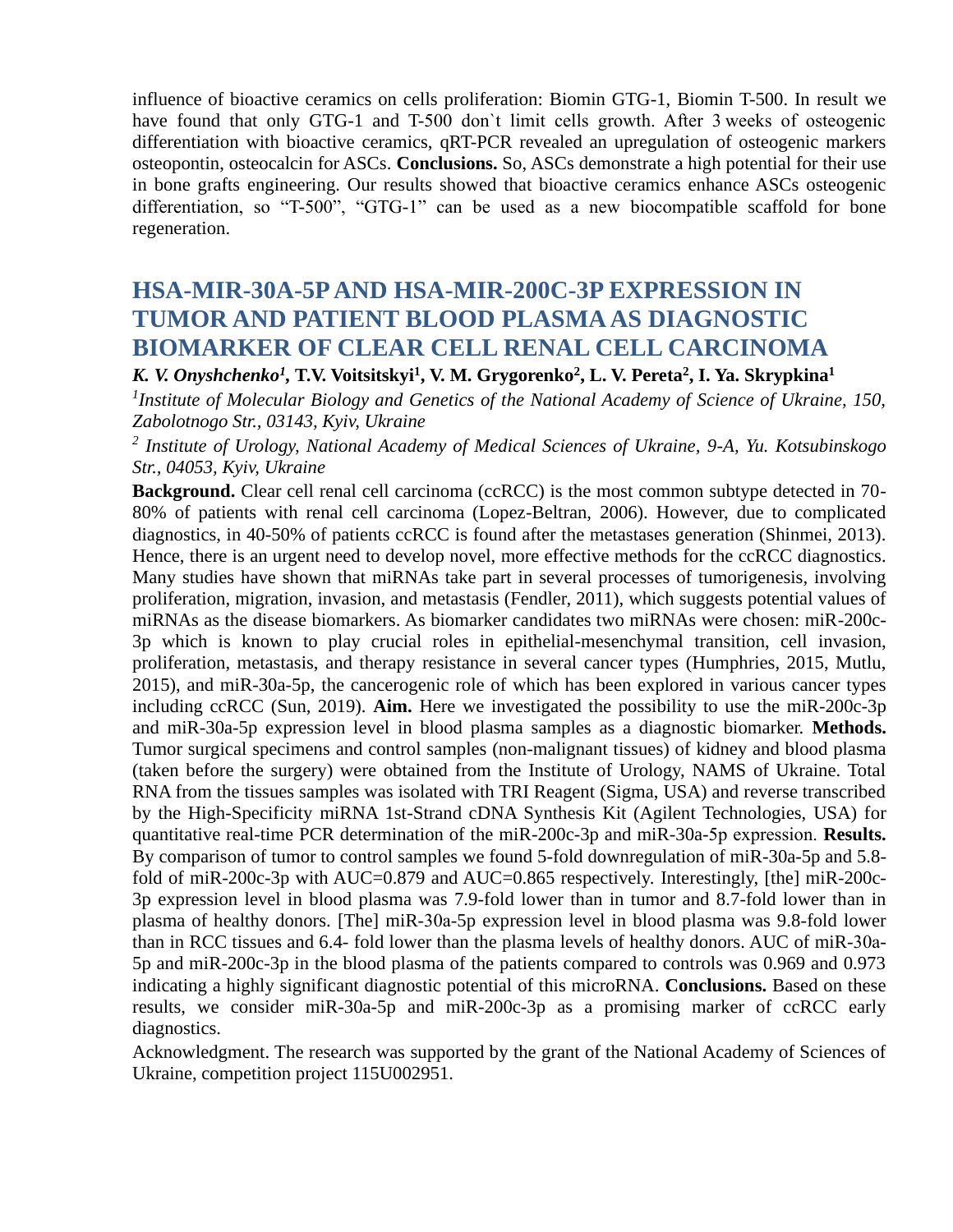### **PHYSIOLOGICAL AND BIOCHEMICAL PROPERTIES OF CHICKPEA NODULE BACTERIA WITH DIFFERENT GROWTH RATES**

#### *Lohosha O.<sup>1</sup>* **, Vorobey Y.O.<sup>1</sup> , Usmanovа T.O.<sup>1</sup>**

*1 Institute of Agricultural Microbiology and Agroindustrial Manufacture NAAS*

**Aim.** Study of morphological, cultural, physiological and biochemical properties of strains of chickpea nodule bacteria. **Methods.** Isolated new strains of rhizobia from pink nodules roots of chickpea. Plants were selected in the flowering phase. Cultural, morphological, physiological and biochemical properties were determined by standard microbiological methods, as well as using light and electron microscopy. **Results.** 58 bacterial isolates were isolated from nodules of chickpea varieties Skarb, Admiral, Odyseі, Budzhak, Triumf and Pam'iat' grown in the steppe zone of Ukraine (Odessa region). In the soil of these fields, an active rhizobia population has been formed due to the long-term cultivation of this crop. Other 11 isolates - from the plant nodules of varieties Triumf and Pam'iat' selected in the forest-steppe zone (Lviv region), in the fields where chickpeas were grown for the first time. The ability of the obtained isolates to form nodules was studied under the conditions of vegetation experiments in sterile vermiculite. It was shown that all the studied strains capable of chickpea nodulation correspond to the morphological characteristics of the genus *Mesorhizobium*: gram-negative aerobic movable rods do not form spores, cells 1.0-2.0 x 0.3-0.5 μm in size. However, the cultural properties of the studied strains differed significantly. So, of all the strains of rhizobia isolated from chickpea nodules of different varieties, in different soil and climatic conditions, some belong to the "fast-growers". On bean agar, these strains form sufficiently large colonies with a diameter of 2-4 mm for 2-3 days. Noteworthy, a significant part of isolates obtained from areas of long-term chickpea cultivation were "meso-growers" strains that form small colonies (1-2 mm) on bean agar for 4-7 days of cultivation. Physiological and biochemical studies of *Mesorhizobium* sp. strains showed that "fast-growers" strains do not use D-arabinose and sorbitol as a source of carbohydrates, and when grown with mannitol and dulcite they acidify the medium. "Meso-growers" strains do not change the reaction of the medium with dulcite, moderately acidify the medium with mannitol and sorbitol. It was established that the studied fast-growing strains are characterized by abundant growth on media with ammonium phosphate and on meat-peptone agar. The strains with an average growth rate use ammonium molybdate as a source of nitrogen, and are also characterized by poor growth by MPA or its absence. **Conclusions.** It was shown that the strains of *Mesorhizobium* sp. isolated from chickpea nodules grown in different soil-climatic zones of Ukraine, have similar cell morphology, but differ in growth rate, colony size, physiological and biochemical properties.

# **THE EFFECT OF MN2+ AND LA3+ IONS ON FUNCTIONING OF LCC-CHANNELS IN THE NUCLEAR MEMBRANE**

#### *Yuryshynets I.1,2***, Kotliarova A.B.<sup>1</sup> , Kotyk O.A.<sup>1</sup> , Marchenko S.M. <sup>1</sup>**

*<sup>1</sup>Bogomoletz Institute of Physiology National Academy of Science of Ukraine <sup>2</sup> ESC "Institute of Biology and Medicine", Taras Shevchenko National University of Kyiv*

**Background.** The contemporary research data confirm that ion channels with distinct biophysical properties are localized in the nuclear envelope, but physiological role and structure of LCCchannels of nuclear membrane are not fully elucidated. The **aim** of this work was to investigate the influence of metal ions on the LCC-channels functioning in the nuclear membrane of Purkinje neurons. **Methods.** The experiments were carried out on 21-days old Wistar rats. The isolation of the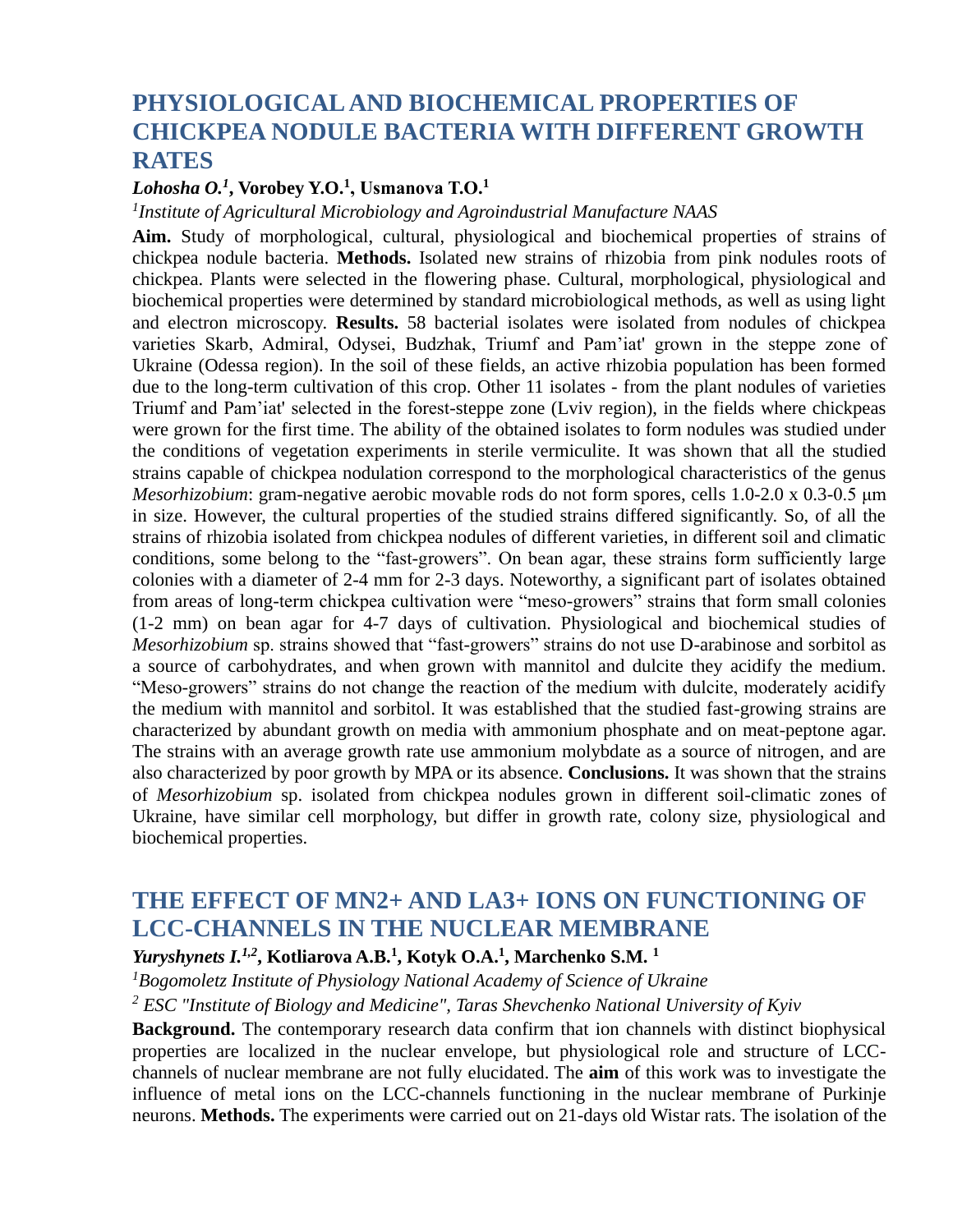Purkinje neurons nuclei was carried out by the method developed by Marchenko S.M. Ion currents through the channel were recorded using patch clamp technique. The results have been analyzed using the Clampfit and Origin software. **Results.** According to the preliminary data obtained in our laboratory large monovalent cations  $(K+, Na+)$  penetrate the LCC-channels whereas divalent  $(Ca2+)$ and trivalent (La3+) - do not. It is known that ions of metals pass through the channels in a hydrated state. For the divalent ions, hydrated envelope is larger than in monovalent ones. In turn, trivalent cations bind more H2O molecules, and as a result, the effective size of their complexes with water is larger than that of divalent. We have investigated the effect of ions Mn2+ and La3+ at concentrations of 1-10 mM. It was found that 10 mM Mn2+ moderately (by 1-2 pA) reduced the average current through the channel without affecting their open probability. La3+ ions at the same concentration inhibited LCC-channel functioning more effective, reducing the average current through the channel by 4-5 pA and increasing the frequency of its being in the closed state (channel flickering). In both cases, the effects were reversed. We also revealed that the more negative the value of the applied potential, the more effectively the ion reduces the current through the LCCchannel. At the same time, for the potential  $-60$  mV, the effect of 10 mM Mn2+ solution on average increased twice in comparison to the effect at -40 mV. At a value -60 mV, the current through the LCC-channel under the influence of La3+ was reduced by 75%, and at -20 mV its effect was 56%. At positive potential values  $(+20 - +80 \text{ mV})$ , the average effect of both Mn2+ and La3+ was insignificant. Additionally, we conducted experiments on the influence of Pt metal in the complex compound – cisplatin. It has been revealed that in this form, this substance did not affect the functioning of LCC-channels. **Conclusions.** Thus, the electrophoretic mobility of metal ions can be used as indicator of their real size (with a hydrated envelope) in aqueous solutions. Application of metal ions as a research tool makes it possible to estimate the pore diameter of the ion channel and determine the possible binding sites using the methodological approaches of molecular dynamics. Acknowledgment. Research group would like to express their gratitude to Mr. Shota Khajishvili for sponsoring this project.

### **POTENTIAL-DEPENDENCE OF THE FUNCTIONING OF THE IP3RS IN THE NATIVE NUCLEAR ENVELOPE OF CARDIOMYOCYTES**

#### *Pavlova N.1,2***, Kotyk O.A.<sup>1</sup> , Kotliarova A.B.<sup>1</sup> , Marchenko S.M.<sup>1</sup>**

*<sup>1</sup>Bogomoletz Institute of Physiology National Academy of Science of Ukraine*

*<sup>2</sup> ESC "Institute of Biology and Medicine", Taras Shevchenko National University of Kyiv*

**Background.** The inositol 1,4,5-trisphosphate receptors (IP3Rs) are involved in intracellular Ca2+ signaling and provide output of calcium ions from a Ca2+-store in response the IP3 concentration increase. These receptors are widely described in the endoplasmic reticulum but only few data about their properties in a nuclear membrane are known. **The aim** of the work was to estimate the potential-dependence of the IP3R functioning in the native nuclear membrane of cardiomyocytes. **Methods.** In the experiments 2-3 week-old Wistar and Fisher rats were used. The nuclei of cardiomyocytes were isolated by myocardium homogenization and centrifugation of the resulting suspension. Single ion channels were recorded from nucleus-attached and excised patches of the nuclear membrane in the voltage-clamp mode of the patch-clamp technique. The bath and glass pipettes were filled with solution containing (mM): KCl–150, HEPES–8, HEPES-K–12, ЕGТА–1, IP3 0.002, ATP 0.5 (pH 7.2). **Results.** In the native nuclear membrane of cardiomyocytes we have registered inositol-1,4,5-triphosphate receptors with conductance 384±5 pS. They were characterized by a significant dependence on the membrane potential, the open probability of IP3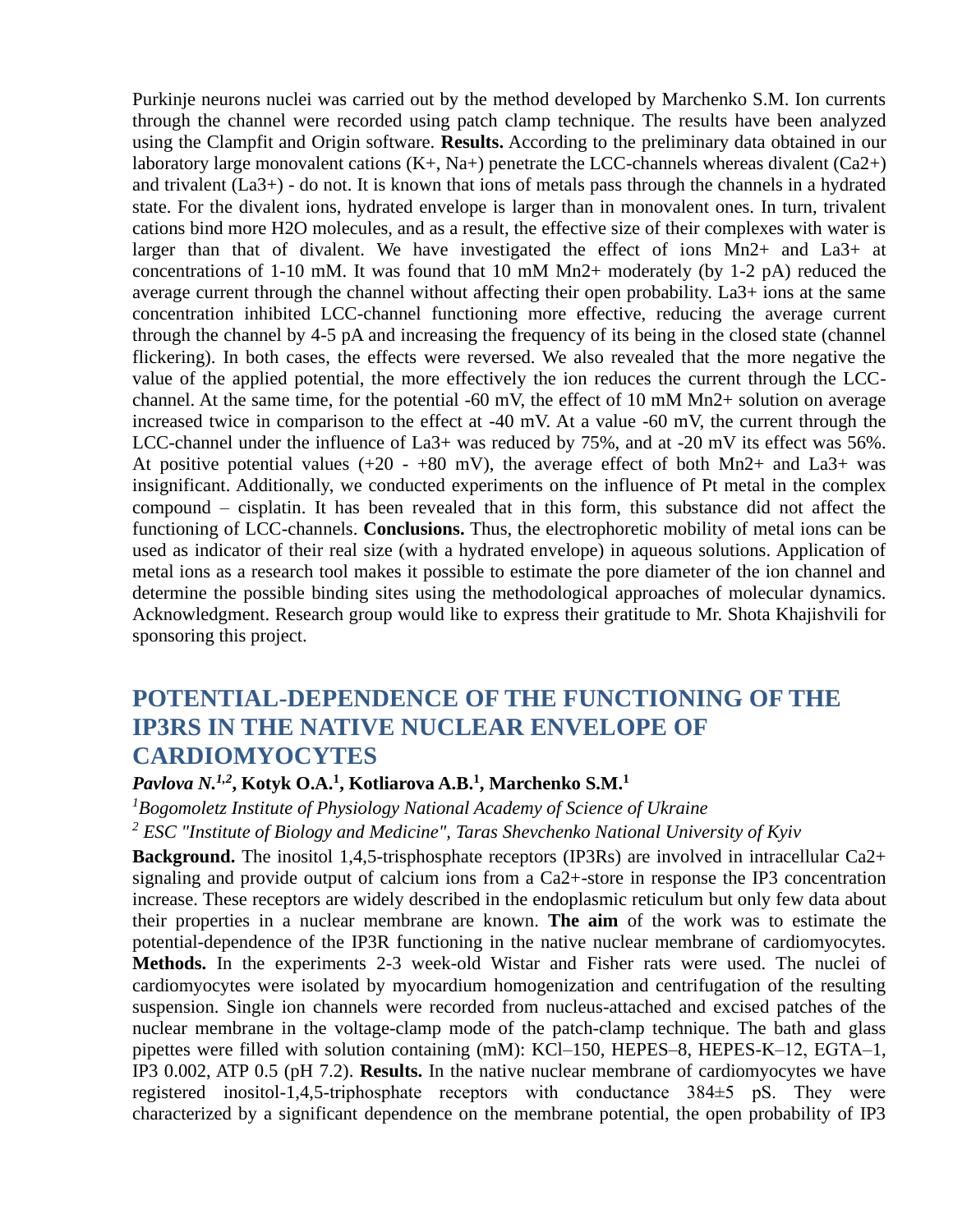receptors at positive potentials is much higher than at negative. The dependence of IP3 receptors on the potential may be the base of the mechanisms for regulating the duration of calcium signals in the nucleus. Ca2+ release from the stores leads to local membrane potential changes. Long-term Ca2+ release requires compensation of these changes with different additional mechanisms. Previously, we described LCC-channels in cardiomyocytes nuclear membrane. They are involved in maintanace of the membrane potential, creating a flow of K+ ions through a nuclear membrane. Due to the fact that IP3Rs and LCC-channels are coexpressed in the cardiomyocytes nuclear membrane, we believe that LCC-channels may stabilize the local nuclear membrane potential and facilitate the Ca2+ release. **Conclusions.** Consequently, we found that inositol-1,4,5-triphosphate receptors functioning in the native nuclear membrane of cardiomyocytes depend on the membrane potential, at positive potentials they showed the highest activity, whereas at negative potentials their activity decreased. This may be important for regulating the duration of calcium signals in the nucleus. **Acknowledgments**. The publication contains the results of studies supported by the President's of Ukraine grant for competitive projects (project  $\Phi$ 75/29460) of the State Fund for Fundamental Research. Borosilicate glass was partially sponsored by Mr. Shota Khajishvili. We wish to acknowledge the help provided by A. Polishchuk at the initial stages of the project.

# **FLUORESCENCE AND CIRCULAR DICHROISM SPECTROSCOPY STUDIES OF AN INTERACTION BETWEEN INTERFERON Α2Β, OLIGORIBONUCLEOTIDES AND AMP**

### *Nikolaiev R.<sup>1</sup>* **, Chernykh S.I.<sup>1</sup> , Tkachuk Z. Yu.<sup>1</sup>**

*1 Institute of Molecular Biology and Genetics of NAS of Ukraine*

**Background.** Interactions of protein-nucleic acids play a decisive role in many biological processes. **Aim.** We studied the ability of yeast oligoribonucleotides RNA (ORNs), yeast oligoribonucleotides RNANa salt (ORNsNa), yeast oligoribonucleotides-D-mannitol complex (ORNs-D-M) and RNANa with mannitol (ORNsNa-D-M) to affect thefluorescence quenching and conformational changes of Interferon α2b. We also conducted the research with AMP. **Methods**. To investigate the interaction and conformational changes of IFN protein, the fluorescence and CD spectroscopies were used. The IFN secondary structure changes were analyzed by service Bestsel. **Results.** The dissociation constant Kd=1.11±0.1µM was observed in the fluorescence quenching interaction between INF and ORNs-D-M. The dissociation constant between IFN and ORNs is Kd=2.36±0.5µM, between INF and ORNsNa - Kd=2.15 $\pm$ 0.16 $\mu$ M and INF and ORNsNa-D-M Kd=3.13 $\pm$ 0.5 $\mu$ M. The dissociation constant Kd=1.74  $\pm 0.09 \mu$ M was observed in interaction between INF and AMP-D-M. The dissociation constant between IFN and AMP is  $Kd=7.95\pm0.4\mu M$ , between INF and AMPNa -Kd=12.1  $\pm 0.2 \mu$ M and INF and AMPNa-D-M Kd=9.4 $\pm 0.7 \mu$ M. The analysis of IFN secondary structure shows that regular  $\alpha$ -helix components (r $\alpha$ -h) 16.7%, distored  $\alpha$ -helix components (d $\alpha$ -h) 10.3%, antiparallelleft β-stand (alβ-s) 2.9%, antiparallelrelaxed β-stand (arxβ-s) 16%, antiparallelright β-stand (arβ-s) 10.2%, parallel β-stand (pβ-s) 0%, β-turn 8.1% and random coil components (r.c.c.) 35.8%. Adding of ORNs shows that rα-h 26.9%, dα-h 12.8%, alβ-s 0%, arxβ-s 11.9%, arβ-s 0%, pβ-s 0%, β-turn 8.2% r.c.c. 40.2%, to wit increase α-helix components in comparison with native protein. Adding of ORNs-D-M shows that rα-h 23%, dα-h 10.4%, al $\beta$ -s 0.4%, arxβ-s 14.5%, arβ-s 0%, pβ-s 0%, β-turn 8.2% r.c.c. 43.3%, to wit decrease aβ-s in comparison with native INF. On the other hand, adding ORNsNa leads to rα-h 0.7%, dα-h 10.8%, alβ-s 4.8%, arxβ-s 14.9%, arβ-s 0%, pβ-s 0%, β-turn 11.9% r.c.c. 36.9%, to wit increase β-turn in comparison with native protein. Addition of ORNsNa-D-M leads to rα-h 35.3%, dα-h 20.2%, alβ-s 0%, arxβ-s 0%, arβ-s 5.2%, pβ-s 0%, β-turn 2.8% r.c.c. 36.4%, to wit increase α-helix components.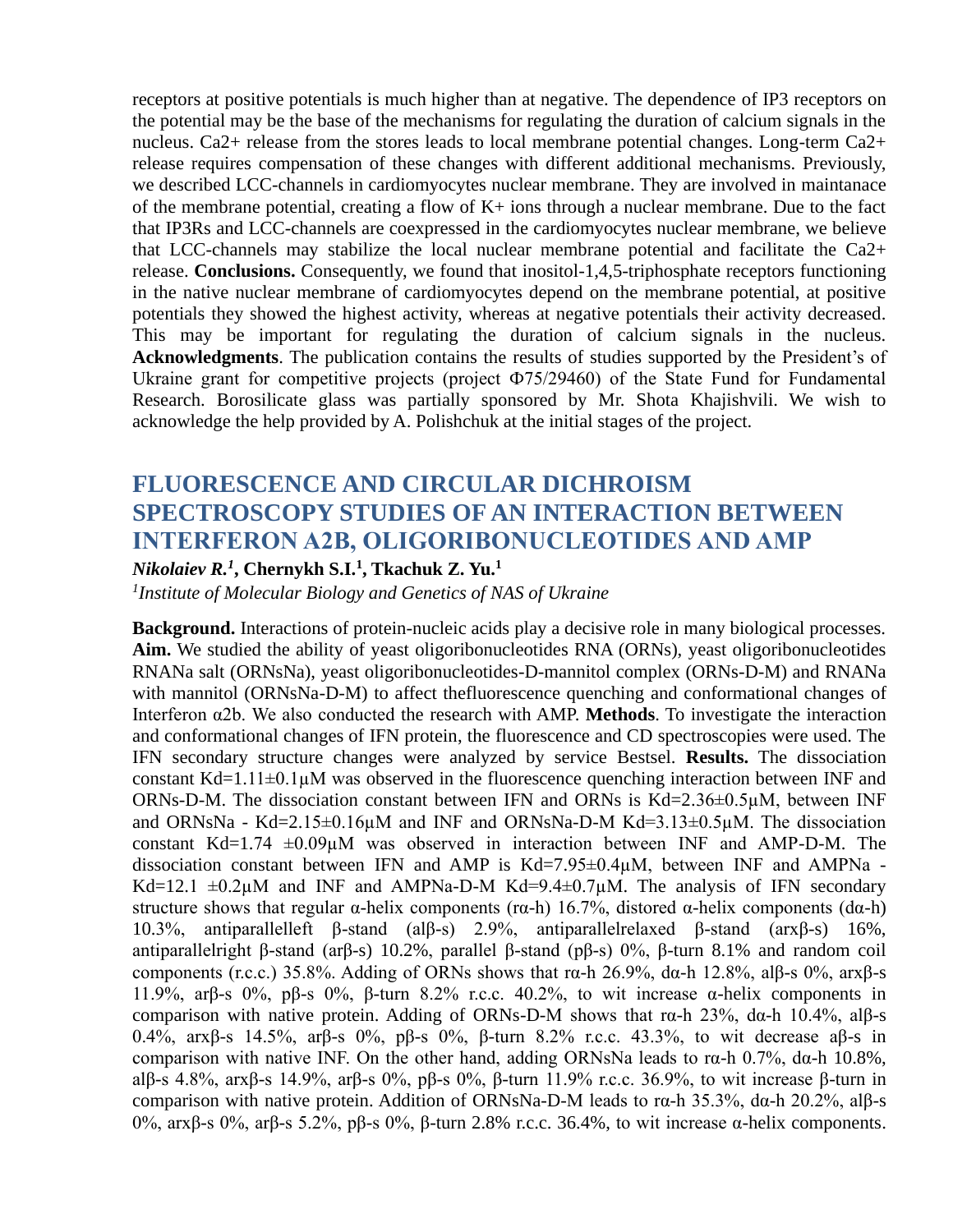Addition of AMP shows that rα-h 0%, dα-h 1.4%, alβ-s 7.8%, arxβ-s 6.2%, arβ-s 32.4%, pβ-s 26%, β-turn 0% r.c.c. 26.1%. Addition of AMP-D-M shows that rα-h 0%, dα-h 0%, alβ-s 11.8%, arxβ-s 3.3%, arβ-s 0%, pβ-s 23.2%, β-turn 6% r.c.c. 55.7%. On the other hand, adding AMPNa leads to rαh 0%, dα-h 0%, alβ-s 17.5%, arxβ-s 0%, arβ-s 16.5%, pβ-s 31.2%, β-turn 1.1% r.c.c. 33.7%. Addition of AMPNa-D-M leads to rα-h 29.9%, dα-h 5.8%, alβ-s 0%, arxβ-s 0%, ar $\beta$ -s 1.4%, p $\beta$ -s 11.3%, β-turn 1.9% r.c.c. 48.8%, to wit increase pβ-s. **Conclusions.** The ORNs and AMP have the advantage of interacting with proteins, unlike salts ORNs and AMP, because of a stronger binding. Different effects of different forms of ORNs and AMP on the secondary structure of the INF can be explained by various binding sites.

### **THE EFFECT OF TYROSINASE INHIBITOR ON HYDROGEN PEROXIDE CONTENT IN WHEAT LEAVES**

#### *Zhuk I.<sup>1</sup>* **, Kucherova L.O. <sup>2</sup>**

*1 Institute of Plant Protection of NAAS of Ukraine 2 Institute of Cell Biology and Genetic Engineering, Natl. Acad. Sci. Ukraine, Kyiv, Ukraine/Institute of Plant Protection of Natl. Acad. Agrar. Sci. Ukraine*

**Background.** Melanin, the product of tyrosinase activity, plays an important role in fungal pathogen *Septoria tritici*. Kojic acid as a tyrosinase inhibitor has a potential for elicitation of defense responses in plants. Biotic elicitors may induce the plant disease resistance and prevent increased environmental pollution by pesticides. Systemic acquired resistance to pathogens in plants is supposed to depend on H2O2. In our previous research it has been shown that biotic elicitors influence the H2O2 content in plants. The **aim** of research was to analyze in field the trials effect of kojic acid with an additional donor NO treatment on the hydrogen peroxide (HP) content in winter wheat leaves. **Methods.** Content of endogenous H2O2 was measured in kojic acid and NO donor treated wheat plants (cv. Legenda Myronivska) at different ontogenesis phases. The extent of morphometric parameters and yield structure were analyzed. **Results.** The data obtained suggest that kojic acid and donor NO decreased the HP content in wheat leaves and increased the grain number and yield. Hydrogen peroxide is a signal molecule for photosynthetic status and for stomatal movements. So kojic acid influences indirectly the assimilation processes. **Conclusions.** Kojic acid with donor NO could be used as a more effective combination than biotic elicitor.

Keywords: winter wheat, kojic acid, NO, biotic elicitors, induced resistance, *Triticum aestivum L.*, *Septoria tritici*

### **NOVEL CONFORMATIONALLY-TAUTOMERIC PROPERTIES OF THE BIOLOGICALLY IMPORTANT A∙T DNA BASE PAIRS**

### *Brovarets' O.<sup>1</sup>* **, Tsiupa K.S.<sup>1</sup> , Hovorun, D. M.<sup>1</sup>**

*1 Institute of Molecular Biology and Genetics of NAS of Ukraine*

**Aim.** To discover novel mechanisms of the conformational and tautomeric transitions of the classical A∙T DNA base pairs - Watson-Crick А∙Т(WC), reverse Watson-Crick А∙Т(rWC), Hoogsteen А∙Т(Н) and reverse Hoogsteen А∙Т(rН) - and their wobble conformers. **Methods.** MP2/aug-cc-pVDZ//B3LYP/6-311++G(d,p) level of QM theory. **Results.** For the first time, we have established that: - The A•T(WC) $\leftrightarrow$ A•T(wWC), A•T(rWC) $\leftrightarrow$ A•T(wrWC), A•T(H) $\leftrightarrow$ A•T(wH) and A•T(rH) $\leftrightarrow$ A•T(wrH) conformational transformations (Gibbs free energies of activation  $\Delta G = 7.13$ ,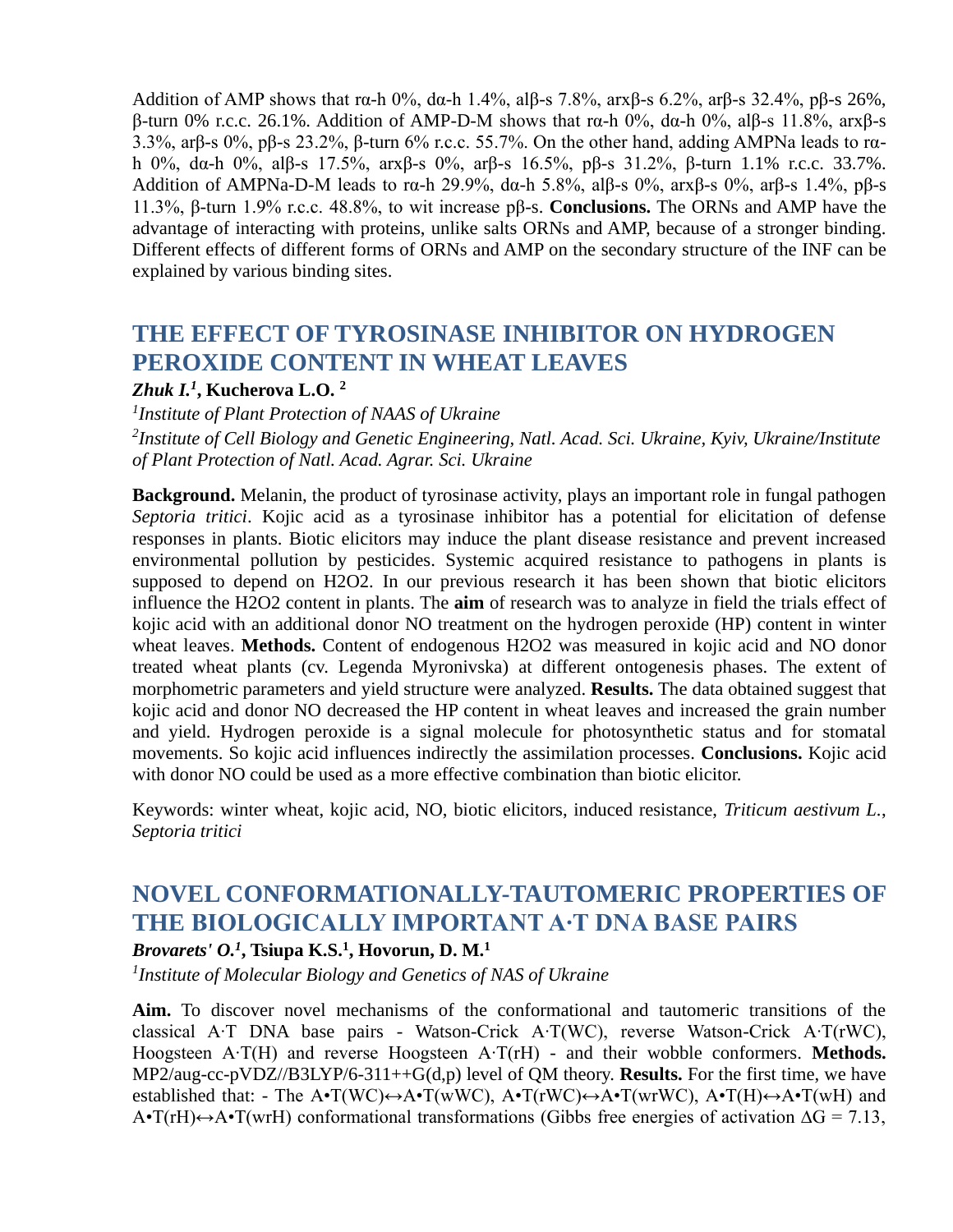7.26, 7.67 and 7.44 kcal⋅mol-1 in the continuum with  $\varepsilon$ =4) [1]. - The A⋅T(WC)←A⋅T(H) and A⋅T(rWC) $\leftrightarrow$ A⋅T(rH) structural transitions ( $\Delta G = 1.97 / 9.53 / 9.52$  and 1.84 / 9.12 / 9.28 kcal⋅mol-1 in the continuum with  $\varepsilon$ =4) act as intermediates of the pairwise A $\cdot T(WC) / A\cdot T(rWC) \leftrightarrow A\cdot T(H) /$ А∙Т(rH) conformational transformations [2]. - The A∙T(wH)↔А•Т(wrWC), A∙T(wWC)↔A∙T(wrH), A∙T(wWC)↔A∙T(wrWC) and A∙T(wH)↔А•Т(wrH) conformational transitions ( $\Delta G = 3.20$ , 3.70, 12.04 and 10.69 kcal⋅mol-1 in the continuum with  $\varepsilon$ =1 at T=298.15 K) define the interconversions between the classical A∙T DNA base pairs: A∙T(WC)↔A∙T(rWC) / A∙T(rH) and A∙T(H)↔A∙T(rH) / A∙T(rWC) [3]. - The A∙T(wWC)↔A∙T*(w*⊥*WC), A∙T(wrWC)↔A∙T*O2(w⊥rWC), A∙T(wH)↔A∙T*(w*⊥*H), A∙T(wrH)↔A∙T*O2(w⊥rH) tautomeric transitions proceed through the stepwise proton transfer via the TSs as tight A+ $\cdot$ T- ion pairs ( $\Delta G =$ 20.76, 23.06, 19.00 and 21.48 kcal∙mol-1 in the continuum with ε=1 at T=298.15 K), forming the conformationally-labile complexes – A∙T*(w*⊥*WC), A∙T*O2(w⊥rWC), A∙T*(w*⊥*H) and A∙T*O2(w⊥rH) [4]. **Conclusions.** These data enable to understand the physico-chemical mechanisms of the opening of the DNA base pairs and to describe in details the breathing of the DNA molecule.

**References.** [1] Brovarets', O. O., Tsiupa, K. S., & Hovorun, D. M. Front. Chem. 2018, 6:8, doi: 10.3389/fchem.2018.00008. [2] Brovarets', O. O., Tsiupa, K. S., & Hovorun, D. M. Sci. Repts. 2018, 8, 10371. [3] Brovarets', O. O., Tsiupa, K. S., & Hovorun, D. M. Int. J. Quantum. Chem. 2018, 118, e25674. [4] Brovarets' O. O., Tsiupa K. S., Dinets A., Hovorun D. M. Front. Chem. 2018, 6:532; doi: 10.3389/fchem.2018.00532.

# **STUDY ON CHARACTERISTICS OF ABDOMINAL ACUTE INFLAMMATION IN MICE TO ASSESS THE THERAPEUTIC ACTIVITY OF HUMAN UMBILICAL CORD MSCS**

### *Pikus P.<sup>1</sup>* **, Rymar S.<sup>1</sup> , Shuvalova N.<sup>1</sup> , Kordium V.<sup>1</sup>**

*1 Institute of Molecular Biology and Genetics of NAS of Ukraine*

**Background.**Mesenchymal Stem Cells (MSCs) are the most promising candidates for regenerative medicine due to their unique properties. Today it is known that the therapeutic effect of transplanted MSCs primarily connected with their influence on inflammation, which accompanies almost all diseases. However, clinical trials have found that the effect of MSC transplantation is not always the same as expected because of their short term survival. The recent studies have shown on models of various diseases that preconditioning of MSCs changes their therapeutic potential.. **Aim.** The **aim** of this study was to evaluate the therapeutic effect of native and preconditioned HUCMSCs on sterile inflammation induced by the intraperitoneal injections of proteose peptone in mice. **Methods.** Experiments were performed on male BALB/c mice. Sterile inflammation was caused by intraperitoneal injection of 1 ml of sterile 3% proteose-peptone solution. Control group of mice were injected with 1 ml of saline solution. The development of inflammation was evaluated by the total number of cells and macrophages in peritoneal lavage fluid and via of macrophage phagocytic activity. MSCs were isolated from human umbilical cord using explants method. MSCs were preconditioned in the medium for 24 hours with 30 μmol H2O2. In first series of experiments, mice were injected with different amounts native MSCs and preconditioned MSCs - H2O2 second passage (2,5х106cells/kg, 0,8х106 cells/kg, 0,4х106cells/kg of weight) 20 min. after the injections of the proteose-peptone solution. During the second series of experiments a similar number of MSCs were injected 24 h. after the injections of the proteose-peptone solution. **Results.** Injection of MSCs 20 min. after the induction of sterile inflammation led to the disappearance of signs of inflammation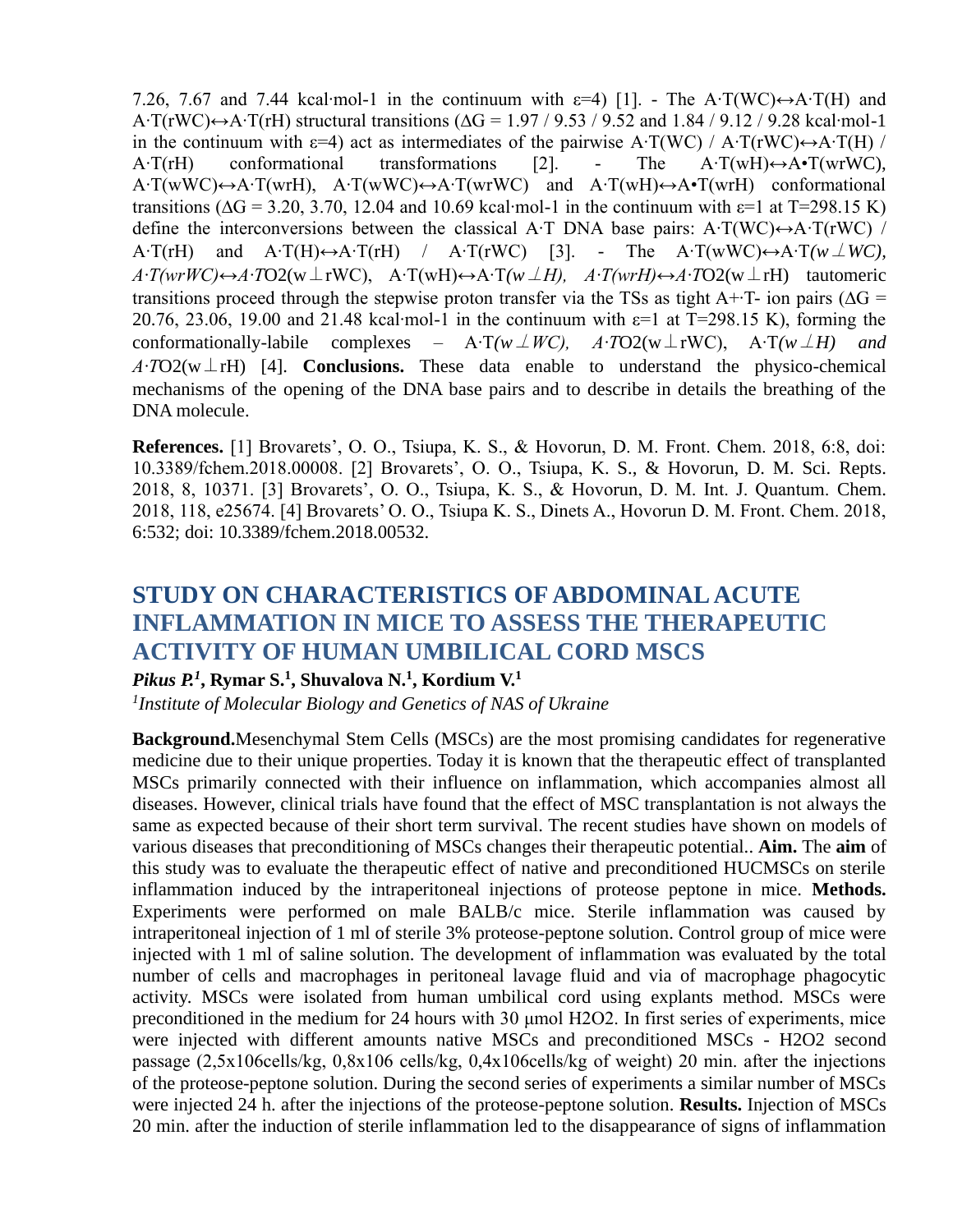in 4 h. All used HUCMSCs concentrations have given the same effects. If animals were injected of native MSCs and MSCs- H2O2 (2,5x106cells/kg) 24 h. after induction of inflammation, then its signs disappeared after 4 h. When mice were injected low doses of native MSCs and MSCs- H2O2 (0,4х106cells/kg) 24 h. after induction of inflammation, then its signs decreased by 2,8 times and 5 times, respectively. This indicates a significant difference in the therapeutic effect between native and preconditioned MSCs. **Conclusions.** The study showed that the use of a low doses of human umbilical cord MSCs allow to very clearly determine the difference in the therapeutic activity of MSCs. The factors found will be used when different MSCs preconditioning approaches.

### **NOVEL CONFORMATIONALLY-TAUTOMERIC DIVERSITY OF THE G∙C DNA BASE: A QUANTUM-MECHANICAL STUDY**

#### *Brovarets O.<sup>1</sup>* **, Timothy A. Oliynyk<sup>1</sup> , Dmytro M. Hovorun<sup>1</sup>**

*1 Institute of Molecular Biology and Genetics of NAS of Ukraine*

**Aim.** To uncover novel conformers of the G*∙C* DNA base pairs (asterisks denote rare tautomers), in particular, reverse Löwdin G*∙C*(rWC), Hoogsteen (H) G*´∙C*(H) and reverse Hoogsteen G*´∙C*(rH) base pairs. **Methods.** MP2/aug-cc-pVDZ//B3LYP/6-311++G(d,p) level of quantum-mechanical theory in the continuum with  $\varepsilon=1$  under normal conditions in combination with Bader's quantum theory of "Atoms in Molecules". **Results.** We have found that these structures are formed by means of the tautomerization process via proton transfer (PT) between the bases along the intermolecular H-bonds: - G*∙C*(rWC)↔G+·C-(rWC) (Gibbs free energy of activation 4.38 kcal∙mol-1)↔G·C*O2(rWC) (3.64 kcal∙mol-1) and G*·C*(rWC)↔G+∙C-(rWC)↔G*N2·C(rWC) (9.27 kcal∙mol-1) reactions occur via the two-stage sequential PT via the dynamically-unstable zwitterion-like G+⋅C-(rWC) intermediate, and transition states (TSs), one of which is joint; -G*∙C*(rWC)↔G*´N2∙C(rwWC) (27.43 kcal∙mol-1), G*´·C*(H)↔G*N7·C(H) (4.01 kcal∙mol-1) and G*´∙C*(rH)↔G\*´N7·C(rH) (25.30 kcal∙mol-1) reactions occur through one-stage double PT. Also, we have conducted a detailed analisys of the evolution of main physico-chemical parameters along the intrinsic reaction coordinate by applying the author's unique methodology. **Conclusions.** The obtained data are useful in furthering our understanding of the conformational and tautomeric variability of the classical G∙C DNA base pairs.

## **COMPARATIVE EVALUATION OF THE SATURATION EFFICIENCY OF ISOLATED GRAPE BUDS WITH CRYOPROTECTANTS**

#### *Prystalov A.<sup>1</sup>* **, Bobrova O.M.<sup>1</sup> , Kuleshova L.G.<sup>1</sup>**

#### *1 Institute for Problems of Cryobiology and Cryomedicine of the NAS of Ukraine*

**Aim**: A comparative analysis of the efficiency of isolated grapes dormant buds saturation with plant vitrification solutions (PVS) by the vacuum infiltration vitrification (VIV) cryopreservation method and passive saturation method. **Methods**: Grapes dormant buds (Russian Concord variety) with a small site of wood 20-25 mm were isolated from an annual vine collected in the autumn-winter period. Isolated grape buds were placed in cryopreservation vials with cryopreservation medium PVS 2 (30% glycerol, 15% ethylene glycol 15% DMSO, 0.4 M sucrose), PVS 3 (44% glycerol, 44% sucrose) or PVS 4 (35% glycerol, 20% ethylene glycol, 0.6 M sucrose) prepared in the Murashige-Skoog culture medium. The two methods of saturation were compared: 1. classical passive saturation (incubation in cryoprotective solutions at normal atmospheric pressure for 120 min); 2. VIV (incubation for 30 minutes after a reduced pressure of 20-60 mm Hg). The saturation efficiency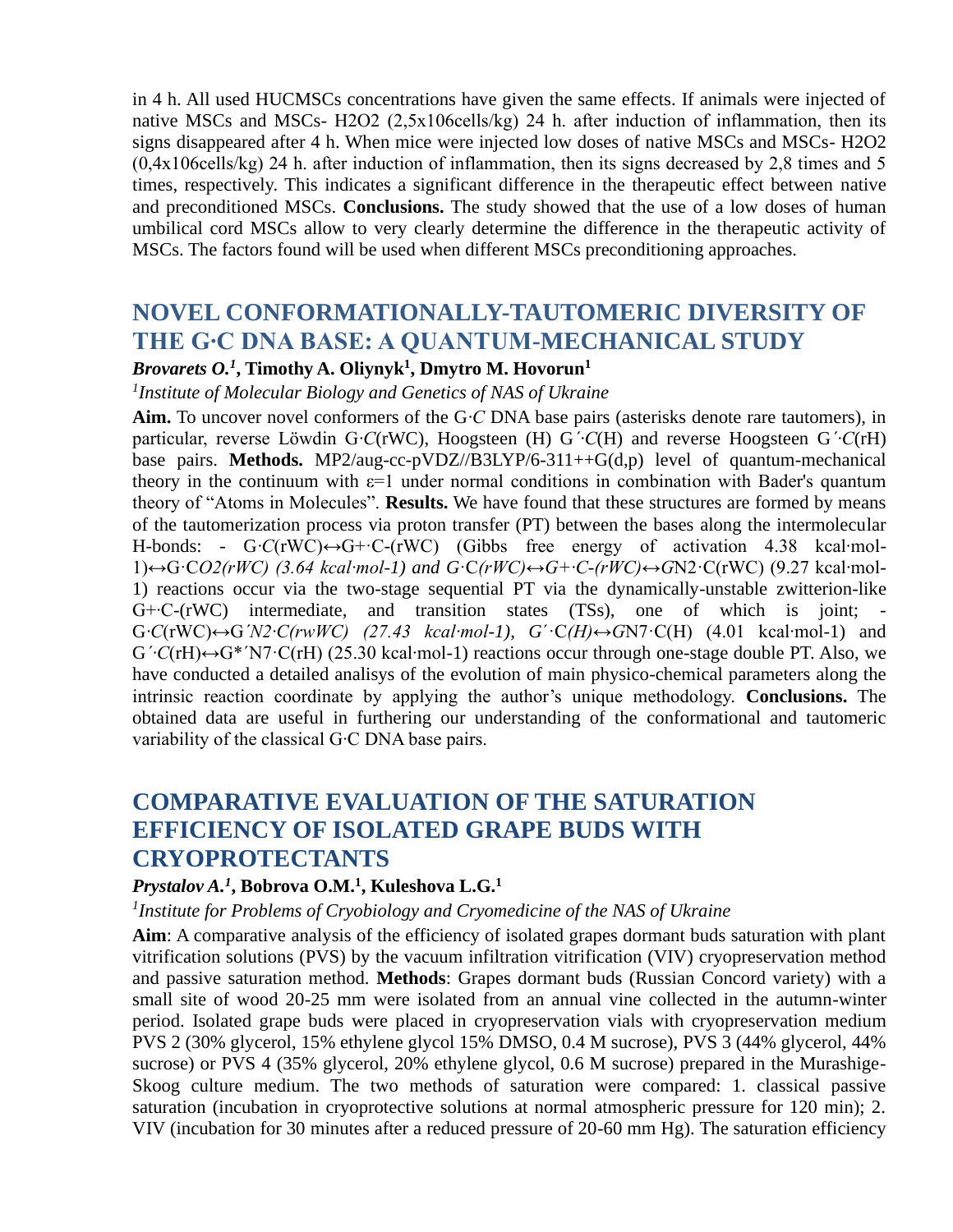was estimated with the method of low temperature differential scanning calorimetry (DSC) by changing the temperatures of phase transitions, reducing of the enthalpy of water crystallization, and increasing the jump in heat absorption during glass transition. The samples were cooled down to - 196 °C by immersing into liquid nitrogen (an average cooling rate was 200 deg / min), the thermograms were recorded at the heating rate of 0.5 deg / min. **Results**: We have found that the reduced pressure in the tissues of the grapes dormant buds before immersion into a cryopreservation solution (30 min incubation) leads to a greater penetration of cryoprotective substances in the grapes buds tissue compared with the standard incubation procedure for 120 minutes. Thus, for example, on the DSC thermograms of the grapes buds saturated with the PVS 2 solution, using the VIV method, the heat absorption jump of glass transition is twice as high, the melting point is 4 degrees lower and the enthalpy of melting of the bound water is 2,9 times higher than in case of the classical saturation method. The results suggest an increase in the concentration of cryoprotective substances in the grapes buds and a significant decrease in the amount of free water that crystallizes during cooling. Since crystallization of ice is the main damaging factor in the cryopreservation of biological objects, the use of a modern method of saturation of grape buds can greatly increase their survival in cryopreservation. A long incubation period in cryopreservation solutions for classical saturation method can lead to the damage of the surface cells layer of grapes buds. **Conclusions**: the use of the VIV method to saturate isolated grapes dormant buds with PVS solutions makes it possible to reduce the incubation time by four times compared to passive saturation, while allowing for a higher concentration of cryoprotectants in the grapes dormant buds' tissues.

# **OXIDATIVE STRESS CAUSED BY OZONE AS FACTOR FOR CHANGING INDEX OF SPHERICITY OF RED BLOOD CELLS AT HYPOTHERMIC STORAGE**

#### *Holovina K.<sup>1</sup>* **, Hovorova Yu.S.<sup>1</sup> , Kovalenko I.F.<sup>1</sup> , Shapkina O.O.<sup>1</sup> , Bobrova O.M.<sup>1</sup>**

#### <sup>1</sup> Institute for Problems of Cryobiology and Cryomedicine of the National Academy of Sciences of *Ukraine*

**Background.** Autotransfusions of ozonated blood or infusions of gaseous ozone into blood vessels and body cavities are effective in curing some pathological states, but the mechanism of ozone interaction with blood components is still unknown (Gornicki A., 2013). That is why, research of the ozone influence on the structural and functional parameters of blood components and particular erythrocytes, is an important aspect in modern science. It is known that warmed ovine erythrocytes in addition to their possible use in veterinary medicine are widely used in various studies such as immunological researches (Sparrow R.L. et al. 2015). Therefore, finding new and improving existing methods of storage is a perspective direction in cryobiology. For example, it has previously been shown that using the inducers of oxidative stress (particular, ozone) before freezing, increased efficiency of cryopreservation of red blood cells (Zinchenko V.D. et al., 2013). It is known that parameters of mechanical resistance are widely used to assess red blood cell state under conditions of stress factors (Shpakova N.M. et al., 2015). Therefore, the **aim** of this work was to study the effect of ozone treatment on erythrocyte sphericity index and mechanical stability at hypothermic storage. **Methods.** The washed human and ovine erythrocytes were ozonated (the dose of ozone was 120 μg/ml) and resuspended in Olsver solution (in 1:1) or 5% mannitol solution on saline solution. Control and ozonized erythrocytes were stored in hypothermic conditions for 2 months. To study the distribution density of the eretrocytes sphericity index, we prepeared an experimental curve of osmotic fragility of erythrocytes. For this purpose, with the use of the low-angle scattering, the part of the preserved cells in the hypotonic NaCl solutions with concentrations of 0.9, 0.8, 0.7, 0.6, 0.5, 0.4 and 0.3% was determined. The curves of distribution of erythrocytes according to the spherical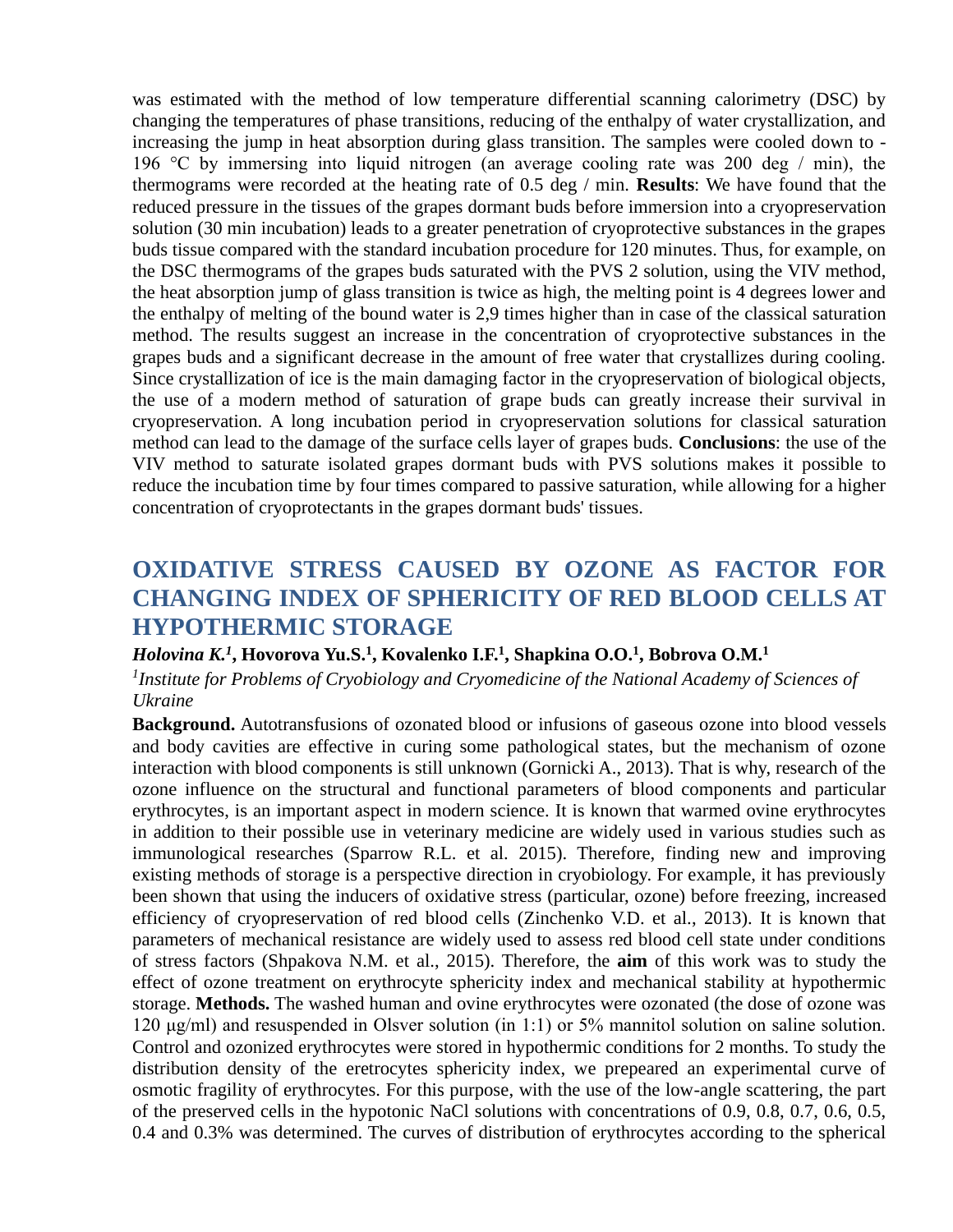index were built using experimental curves of osmotic fragility based on the physical and mathematical model of hypotonic hemolysis in the solution of the non-penetrating substance. **Results.** Hypothermic storage of control and ozonated ovine erythrocytes for 2 months results in a shift of the density curve of its distribution by the sphericity index to the range of higher spherical indexes, and in the medium with mannitol, this shift is more distinct. After hypothermic storage of human red blood cells, the proportion of cells with low sphericity index increases sharply in the medium with mannitol as well as in the Olsver medium. **Conclusions.** The density of distribution of erythrocytes by the index of sphericity after hypothermic storage depends on the preservation medium.

### **THE EFFECT OF CYTOKINE EMAP II ON THE VIABILITY OF GLIAL CELLS IN THE PRIMARY CULTURE DERIVED FROM HUMAN GLIOMA**

#### *Shuba I.<sup>1</sup>* **, Lylo V. <sup>2</sup> , Glavatskyi O.<sup>1</sup> , Kornelyuk O.<sup>2</sup>**

### *<sup>1</sup>The State Institution "Romodanov Neurosurgery Institute, National Academy of Medical Sciences of Ukraine", Kyiv, Ukraine*

*2 Institute of Molecular Biology and Genetics of Natl. Acad. of Sci. of Ukraine, Kyiv, Ukraine*

**Background**: Malignant glial tumors of the brain are the most common form of oncological pathology of the brain with extremely unfavorable prognosis. The current strategy for treating this pathology is based on an integrated approach that includes surgical treatment, radiation and chemotherapy with drugs with an alkylating mechanism of action aimed at inhibiting DNA synthesis and mitotic activity of tumor cells, but these drugs have a rather high overall toxicity. Current efforts to improve GBM treatment include the addition of novel-targeted agents to the standard care regimen. One of the most promising approaches is the use of drugs with antiangiogenic properties, which include endothelial monocyte-activating polypeptide-II (EMAP-II). Previous studies have shown that EMAP-II stimulates apoptosis in tumor cells, is still relevant in studies of effects on gliomas, since malignant gliomas are characterized by pronounced vascularization associated with the production of prohangio-genic factors. The **aim**: To compare the cytotostatic and cytotoxic effects of the cytokine EMAP II on the primary culture of human glioma cells, as well as to detect doses of the drug causing cell death. **Methods**: Primary cells are extracted directly from the tissue and processed to establish them under culture conditions. Cultivation was carried out in a medium (DMEM) with the addition of 10% embryonal veal serum (Sigma, USA) in a СО2 incubator (ES-160 "Nüve", Turkey) under standard conditions ( $t = 37$  0C,  $5\%$  CO2). The recombinant EMAP II polypeptide was obtained in the Department of Protein Engineering and Bioinformatics, Institute of Molecular Biology and Genetics of the National Academy of Sciences of Ukraine, using genetic engineering methods. The viability of cells was determined by the inclusion of 4% trypan blue, counting the number of cells was performed using a light microscope and a camera Goryaev. Trypan blue dye selectively paints dead cells, counting the total number of cells and the percentage of live and dead cells after their treatment with drugs allows to evaluate its cytostatic and cytotoxic effects. **Results:** According to the literature, EMAP II studies were conducted on the U251 cell line, in our work, research was conducted on primary cell culture. The viability of the glomerular cells was determined after 24 hours. Incubation with EMAP II protein formulations in the concentration range from 1 nM to 1024 nM. It has been shown that EMAP II exhibits dose-dependent cytotoxic properties with a maximum in the range of concentrations from 4 nM to 64 nM. **Conclusion**: The EMAP II polypeptide is a promising compound for further research on anti-tumor activity in the treatment of brain's gliomas.